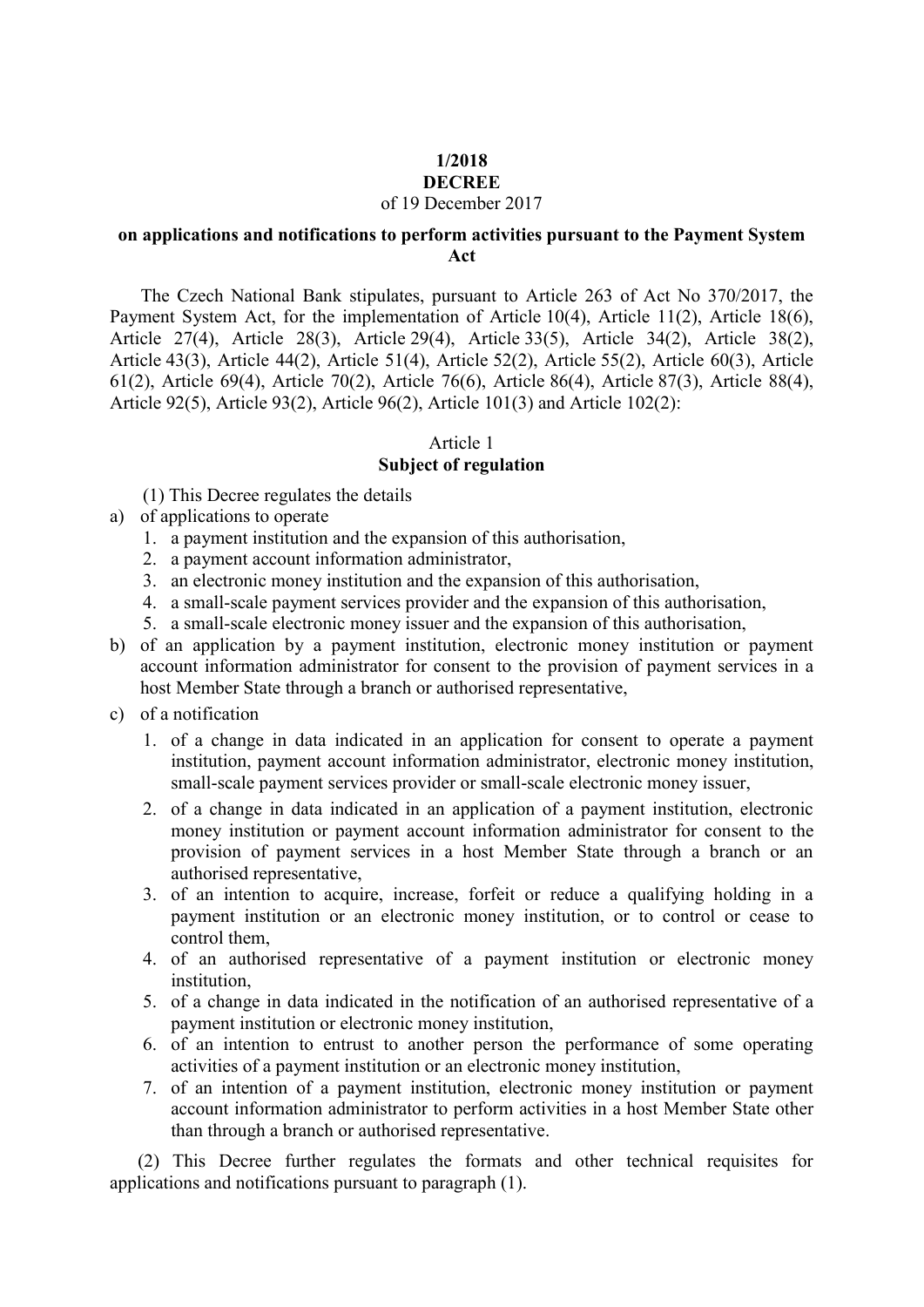## Article 2 **Definition of terms**

For the purposes of this Decree,

- a) a certificate of integrity issued by a foreign State means a document similar to an extract from the criminal records no older than 3 months, issued by a foreign State
	- 1. of which a natural person is a citizen, as well as by a foreign State in which this natural person was continuously resident for over 6 months in the past 3 years, or
	- 2. in which a legal person has or had its registered office in the past 3 years, as well as a foreign State in which a legal person has or had a branch of a business establishment in the past 3 years, if the legislation of that foreign State governs the criminal liability of legal persons,
- b) documents for verification of trustworthiness means a certificate of integrity issued by a foreign State, a declaration of the legal capacity of a natural person, a declaration containing information enabling the securing of an extract from the criminal records for a natural person, and data and documents about the activity of the person over the last 10 years, especially about
	- 1. the imposition of an administrative penalty in connection with employment, function, or business activity,
	- 2. a decision on bankruptcy,
	- 3. suspension or revocation of a license for business or other activity, if this was not done based on a request by the person who is the holder of such license,
	- 4. refusal by a court or administrative body to provide consent with the election of a person to functions in elected bodies of legal persons or to functions to which a person was named or otherwise appointed, or with the acquisition of a qualifying holding or the control of a person, if such consent was required, and
	- 5. exclusion from a professional chamber, club or association of persons operating on the financial market,
- c) a document associated with the acquisition of a qualifying holding means a declaration by a person who intends to acquire or increase a qualifying holding stating whether
	- 1. they will acquire interests in their own name and for their own account,
	- 2. they exercise, or will exercise, voting rights on behalf of a third party,
	- 3. they intend to transfer, based on a concluded contract or other arrangement, the voting rights to another person,
	- 4. there exists, or should exist in the future, a fact based on which they are or will become a controlled person,
	- 5. they are acting in concert with another person to whom the voting rights were transferred or who should exercise a significant influence over the management, and
	- 6. they have debts that exceed 5% of the equity or assets of the person acquiring or increasing the qualifying holding, or that may have such effect,
- d) a regulated institution means a bank, a credit union, an investment firm, an insurance undertaking, a reinsurance undertaking, a payment institution, an electronic money institution, a payment account information administrator, or another person acting on a financial market supervised by an authority supervising regulated institutions in its State of domicile,
- e) financial statements mean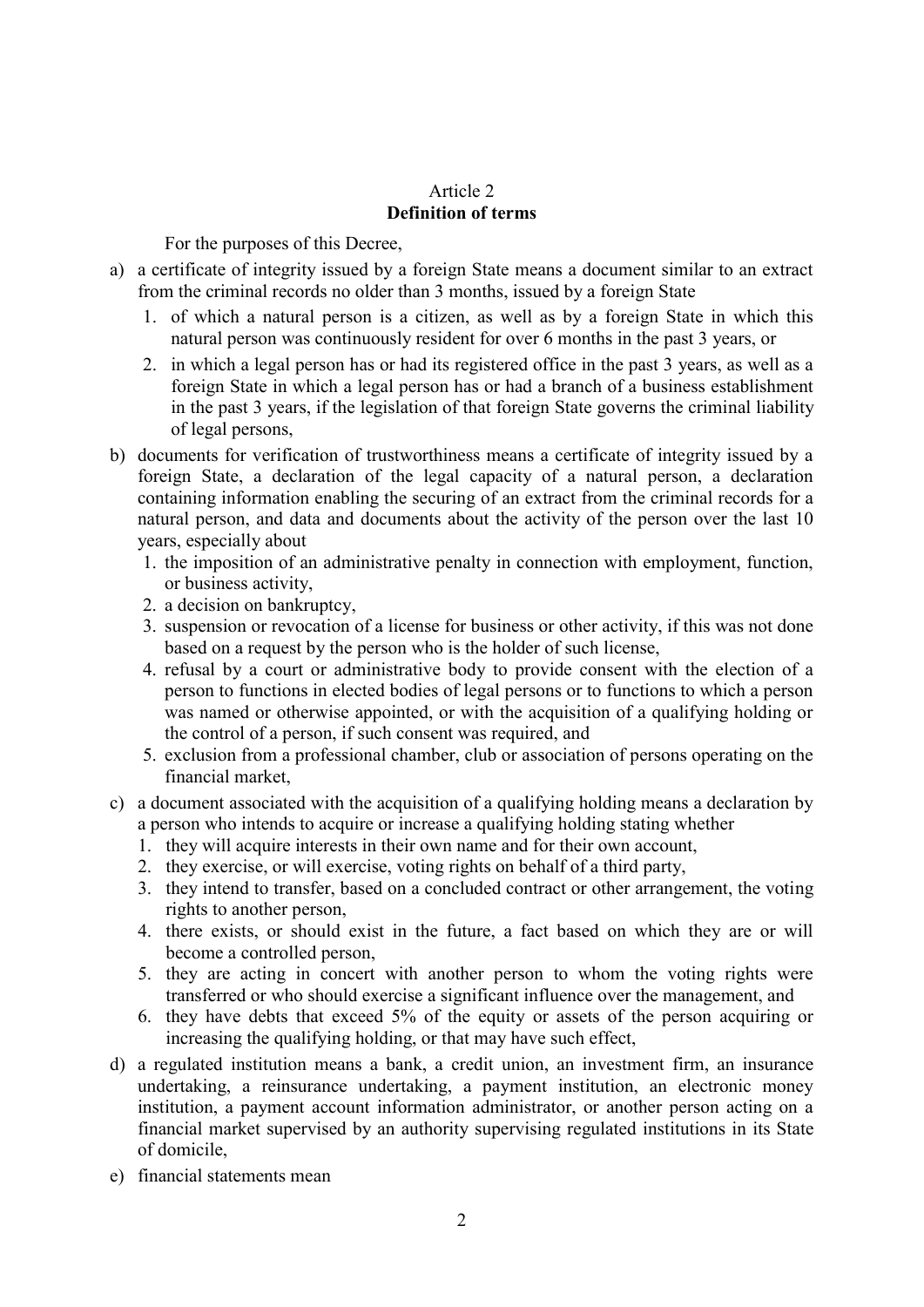- 1. annual reports and financial statements for the last 3 accounting periods, or for the period during which the applicant or notifier has been carrying on business if that period is less than 3 accounting periods; if the applicant or notifier is part of a consolidated group, also the consolidated annual reports and financial statements for the same period, and if, under the Accounting Act, the financial statements have to be audited, the presented financial statements must be audited, and
- 2. proof of income for the last 3 years, assets and debts in the case of a natural person,
- f) a business plan means the actually intended business plan for the first 3 accounting periods, prepared in the format of the financial statements pursuant to the Act on Accounting, with a commentary that contains
	- 1. the intentions of the person in terms of the scope and volume of the payment services provided or electronic money issued and other activities under the Payment System Act and a description of the planned method of their achievement, the characteristics of the target group of clients and business network, including foreign, and
	- 2. the bases and assumptions on which the business plan is based, and the justification for the interdependence of the quantitative data of the plan and the feasibility of the planned results of the activities,
- g) a strategic intent means an intent that includes
	- 1. the period for which a qualifying holding is to be held or for which the payment institution or electronic money institution is to be controlled,
	- 2. anticipated changes in the size of the qualifying holding in the short and long term,
	- 3. the expected level of involvement in the management of the payment institution or electronic money institution,
	- 4. the expected support of the payment institution or an electronic money institution through its own resources, if this is necessary to develop activities or to address a worsened financial situation,
	- 5. information on whether an agreement has been or should be concluded on the promotion of common interests with another partner of the payment institution or electronic money institution, and
	- 6. anticipated changes in the activities of the payment institution or electronic money institution, in the method of financing further development, in the dividend distribution policy, in the method of distributing funds and the loss settlement policy, as well as the anticipated changes in the management and control system, in the strategic development and staffing of the management body; the strategic plan shall include this information only if the qualifying holding should exceed 20% of the interest in the registered capital or voting rights of the payment institution or electronic money institution,
- h) identification data
	- 1. in the case of a legal person, the trading name or title, registered office and the identification number of the person, if assigned, and
	- 2. in the case of a natural person, the name or names, the surname, birth ID number or, if no birth ID number has been allocated, date of birth, address in the form of the street name, house number, municipality, part of municipality, postal code and state; in the case of an entrepreneur registered in the Commercial Register, also the trading name, registered office and the identification number of the person, if assigned,
- i) information about persons having close links
	- 1. identification information for each person having close links; if a person with close links is a foreign person domiciled in another Member State, also an indication of whether they are a person authorised by the supervisory authority of another Member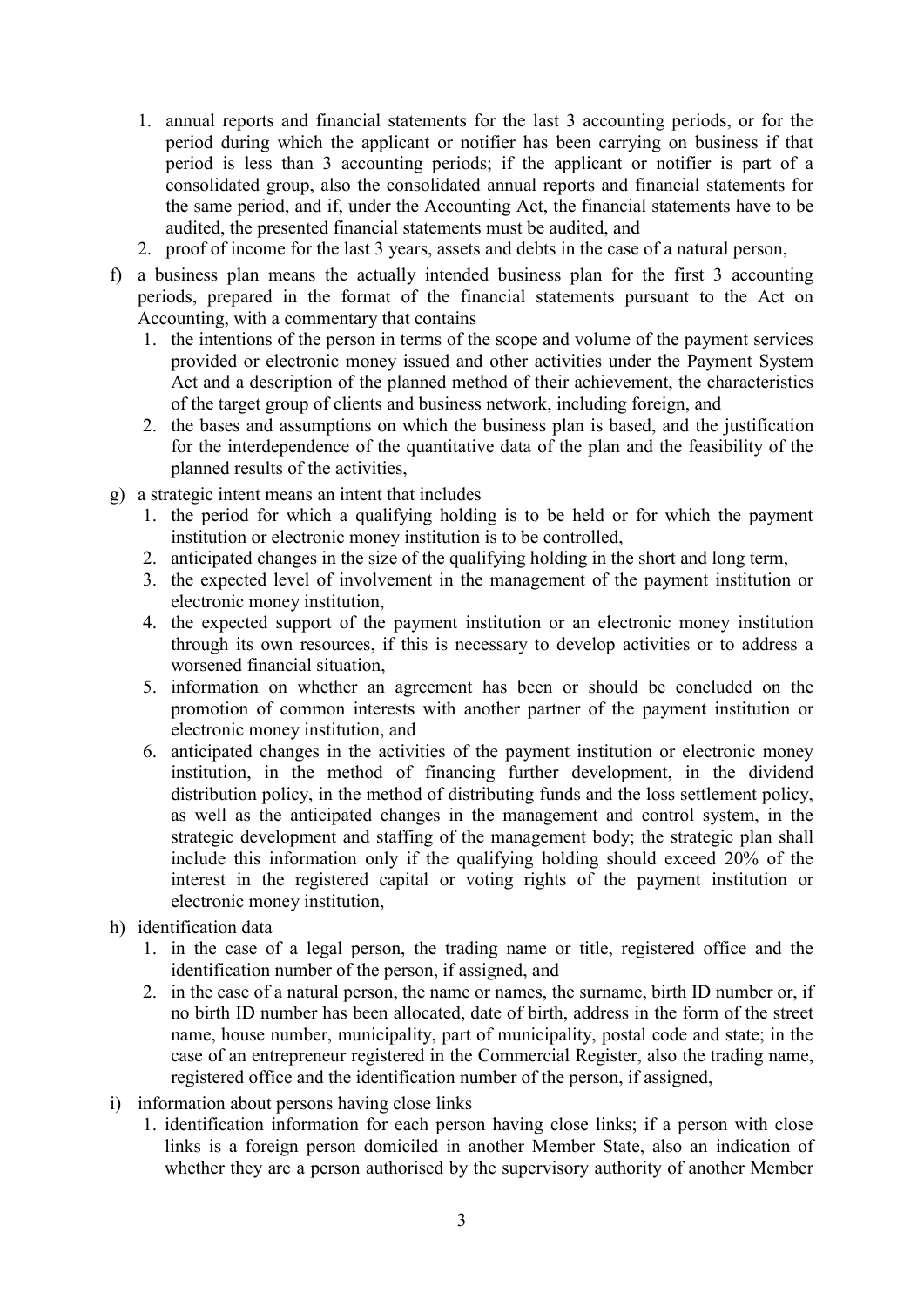State to act as a regulated institution, or whether they are the controlling person of such a person, and

- 2. a description of the structure of the group and the method of interconnection, with a graphical representation of the relationships between the persons having close links with an indication of the subject of their activity,
- j) information about professional practice
	- 1. information about the type of professional practice,
	- 2. identification data of the person at which the professional practice is or was performed,
	- 3. the job description and, if the practice is important for activity on the financial market, also a description of the activity performed, including the scope of the powers and responsibilities associated with this activity and the number of managed persons,
	- 4. a definition of the period for which the activity pursuant to point 3 was performed, and
	- 5. consent with the performance of the work required by other legislation, if such consent was necessary, and
- k) information about education
	- 1. the name and type of educational institution, the study program, the focus of the study program, the duration of the study program, the method and date of termination of studies, potentially any academic titles obtained, and
	- 2. an overview of professional examinations, courses, internships, and study stays undertaken relevant for activity on the financial market, with an indication of the year in which they were undertaken and their focus.

### Article 3

### **Details of an application to operate a payment institution** (Re Article 10(4) of the Payment System Act)

(1) The details of an application to operate a payment institution shall include information about the applicant, information related to the activity of the payment institution and the documents that contain this information.

(2) Information about the applicant means

- a) the founding legal acts,
- b) an extract from the Commercial Register or other similar register of entrepreneurs, not over 3 months old, if an already established legal person,
- c) the actual registered office, if different from the applicant's registered office,
- d) a list of proposals for the annulment of resolutions of the General Meeting for which legal proceedings were not finally completed at the date of filing of the application, if such proposals were raised and could have a significant effect on the further functioning of the company,
- e) a list of managers, and for each such person
	- 1. identification data,
	- 2. documents for verification of trustworthiness,
	- 3. an overview of the functions in the elected bodies and the functions to which the manager has been named or otherwise appointed in other legal persons for the last 10 years, for each legal person identification data, designation of the function performed in another legal person, the period of performance of this function in another legal person and an indication of whether they intend to perform the said function in another legal person concurrently with the performance of the function of manager of the applicant, and
	- 4. the proposed function of the manager in the organisational structure of the applicant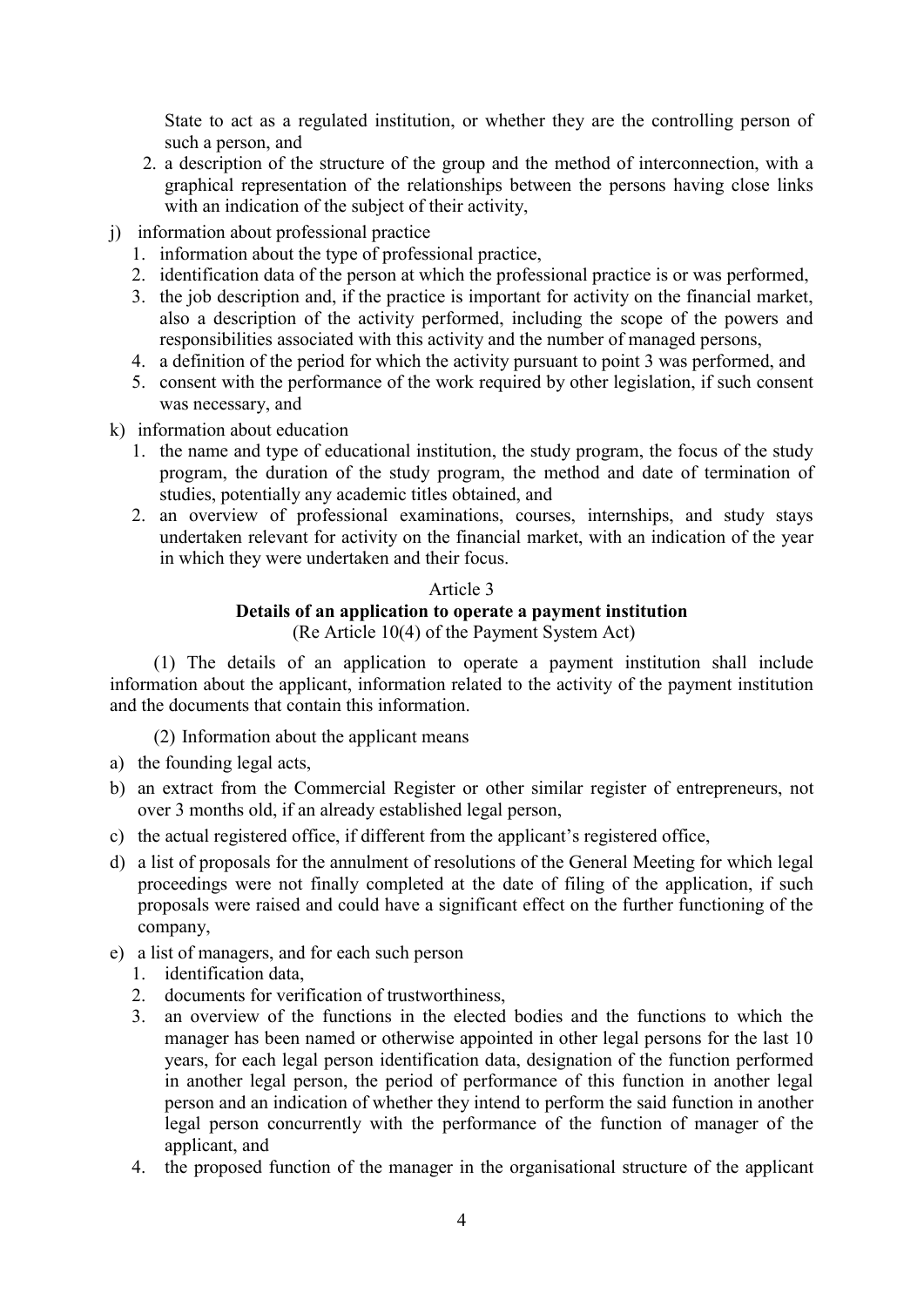and a brief description of the performance of this function from the point of view of the delegated powers and responsibilities,

- f) a list of the managers who actually manage activities relating to the provision of payment services, and for each such person
	- 1. information about professional practice and
	- 2. information about education,
- g) the amount of initial capital,
- h) the financial statements of the applicant, if an already established legal person,
- i) a list of persons with a qualifying holding in the applicant and a graphical illustration of the relations between these persons,
- j) for each person in the list of persons with a qualifying holding in the applicant pursuant to (i)
	- 1. identification data,
	- 2. the share in the registered capital or voting rights, expressed as a percentage and absolute value, or a description of another form of exercise of significant influence over the applicant's management,
	- 3. a strategic plan,
	- 4. documents for verification of trustworthiness ,
	- 5. an extract from the Commercial Register or other similar register of entrepreneurs, not over 3 months old, if a legal person or natural person engaged in business,
	- 6. a document associated with the acquisition of a qualifying holding,
	- 7. information about the financial and staffing links between a person with a qualifying holding and another legal person, which contains an overview of the legal persons that the person with the qualifying holding manages or controls, and for each such legal person identification data and data about the amount of the interest, or a description of a different form of exercise of significant influence over the management of this legal person, and an overview of the functions performed in the elected bodies and functions to which the person with a qualifying holding was named or otherwise appointed in other legal persons for the last 10 years, for each such legal person identification data and an indication of the functions performed and the period of their performance in that legal person,
	- 8. information about the financial and staffing relationships between the person with a qualifying holding in the applicant, and persons close to them and the applicant's management and the legal person who controls the applicant,
	- 9. the financial statements and other documents demonstrating the origin of the financial resources from which the acquisition of the qualifying holding was or should be paid, and
	- 10. the supervisory body supervising regulated entities in the State of domicile of a person with a qualifying holding if this is a person that is a regulated institution with their registered office in a State other than the Czech Republic,
- k) a list of the persons who are managers of the legal person indicated in the list of persons with a qualifying holding in the applicant pursuant to (i), and for each such person
	- 1. identification data,
	- 2. a description of the function performed,
	- 3. documents for verification of trustworthiness,
	- 4. an overview of the currently performed functions in the elected bodies and the functions to which the person was named or otherwise appointed in other legal persons, for each such legal person identification data and an indication of the function performed by the manager in this legal person, and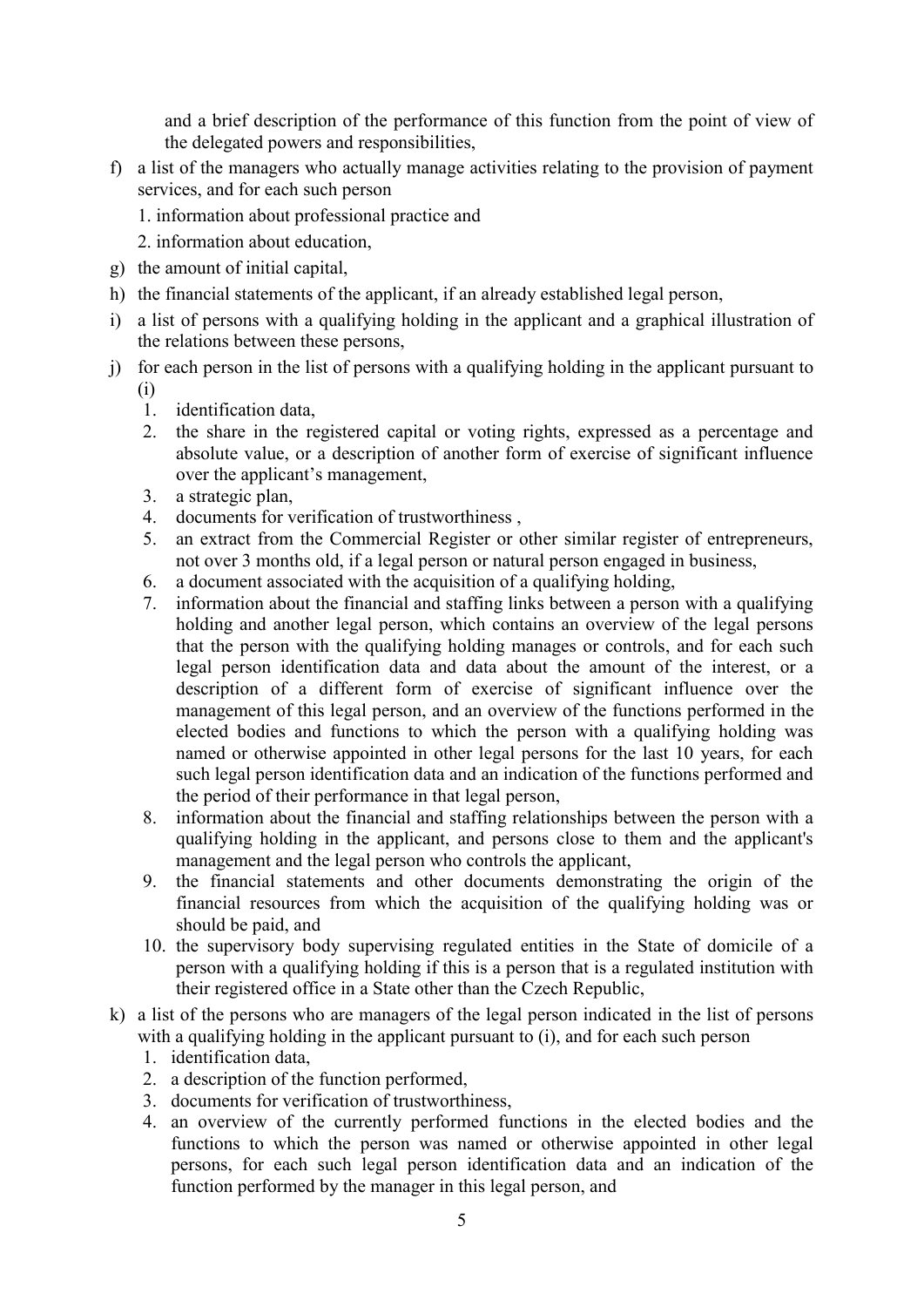- 5. information about the financial and staffing relationships between this manager and persons close to them, and the management of the applicant and the legal person who controls the applicant,
- l) information about persons with close links; if a person with close links is a person with registered office in a State that is not a Member State, also an analysis containing a comparison of the relevant legislation to establish whether the legislation of that State and the method of its application, including its enforceability, prevents effective supervision of the applicant,
- m) general information about the system of regulation of the State of domicile of a person with a qualifying holding in the applicant, which applies to that legal person, and information about the extent to which the regulatory system of the State of domicile of a person with a qualifying holding in the field of preventing the legalisation of the proceeds from crime and the financing of terrorism complies with recommendations of the Financial Action Task Force (FATF) if the person with a qualifying holding in the applicant listed in (i) is a regulated institution with its registered office in a non-Member State,
- n) a description of the structure of the consolidated group to which the applicant will belong, indicating the persons in the group that will be subject to supervision on a consolidated basis, and
- o) in the event of the establishment of control, a description of the fact based on which the person indicated in the list of persons with a qualifying holding in the applicant pursuant to letter (i) will become the person controlling the applicant.

 (3) If a person with a qualifying holding in the list referred to in paragraph (2)(i) is a regulated institution with registered office in another Member State, the applicant, instead of the data and documents referred to in paragraph  $(2)(i)$  points 4, 7 to 9 and (k) and (m), may provide confirmation by that supervisory authority that it is a person subject to its supervision whose trustworthiness it has examined, and that it has no current evidence of any lack of trustworthiness.

(4) The information relating to the requested activity of the payment institution shall be

- a) a business plan; the commentary on the business plan shall also include information that contains
	- 1. a description of activities showing that the activity in question fulfills the characteristics of a payment service pursuant to Section 8(1) of the Payment System Act,
	- 2. a description of the method of performance of individual payment services pursuant to Section 8(1) of the Payment System Act and the related activities that the applicant intends to provide, taking into account the individual conditions of the applicant and the involvement of stakeholders, in particular a description of the handling of cash and cashless payment instruments, the course of a payment transaction including the receipt and execution of payment orders, the issuance of payment instruments and the provision of credit,
	- 3. an indication of whether users' funds will be entrusted to the applicant,
	- 4. a draft framework agreement on payment services,
	- 5. the estimated number of employees divided into the relevant organisational units,
	- 6. a description of the intended use of authorised representatives and branches or the provision of activities by other persons,
	- 7. a description of the applicant's participation in national or international payment systems,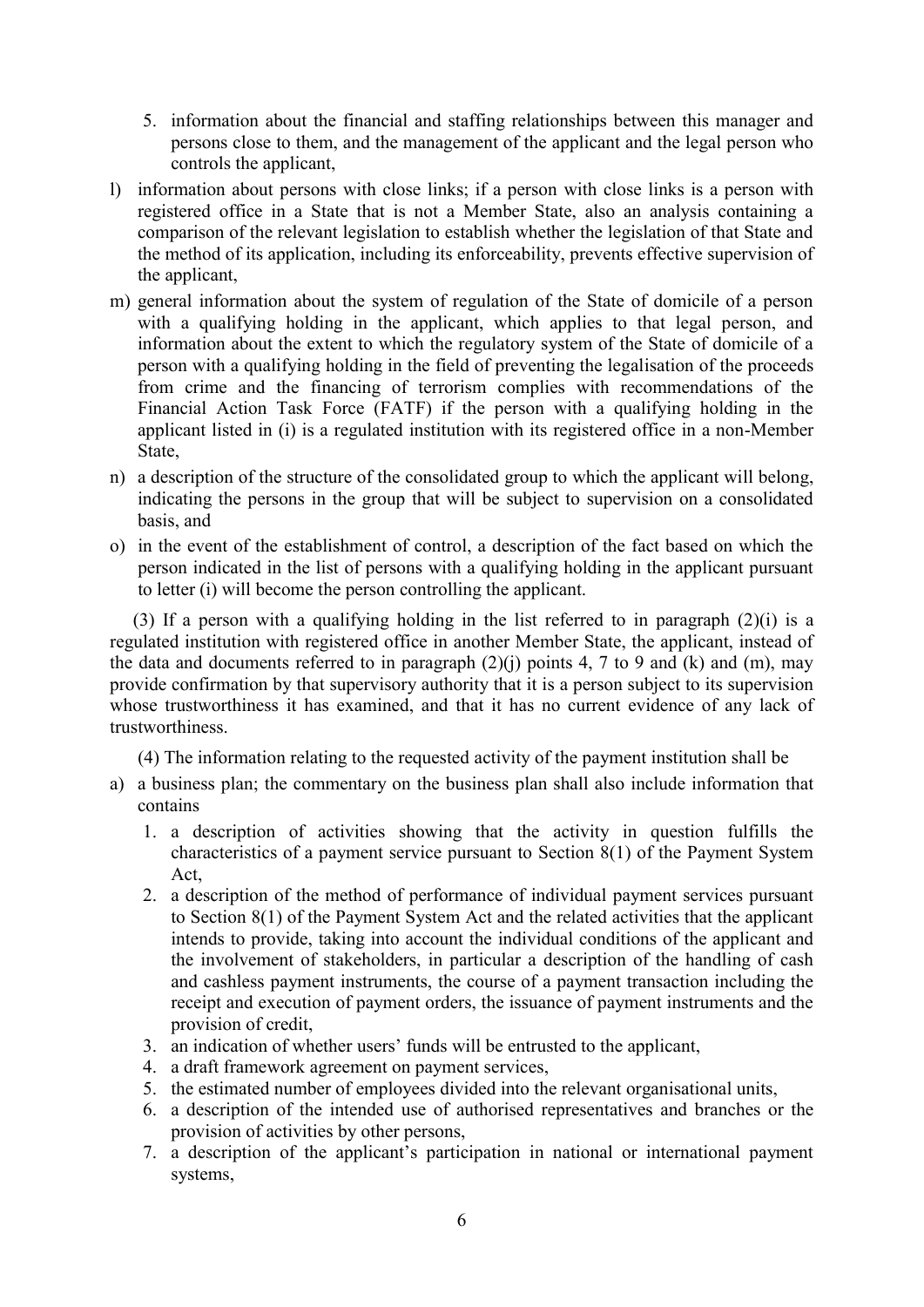- 8. an indication of what amount of payment services quantified by the volume of payment transactions, the number of clients or potentially another quantitative indicator, will be operated in the Czech Republic if payment services are to be provided in another State,
- b) information as to whether the applicant performs or intends to perform another business activity than the provision of payment services, and an indication of such other business activities, including the scope and method of performance,
- c) a description of the management and control system pursuant to Section 20(1) of the Payment System Act, and the decrees governing certain conditions for the performance of the activities of persons authorised pursuant to the Payment System Act and drafts of internal regulations, which shall include in particular
	- 1. procedures for the recognition, assessment, measurement, monitoring, reporting and reduction of risks, the internal control system and sound administrative and accounting procedures,
	- 2. procedures for monitoring and resolving security incidents and client complaints, in particular organisational measures and tools to prevent fraud, the person in the applicant's organisational structure responsible for assisting customers in the event of the detection of fraud or technical problems, fraud reporting methods, customer contact points, monitoring tools used, and follow-up measures and procedures to mitigate these security risks,
	- 3. procedures for submitting, monitoring and recording sensitive data about payments, including the classification of and access to sensitive data,
	- 4. measures to ensure the continuous operation of the company, based on an analysis of the potential impacts of disruption and restoration of operation, a description of the recovery method, test plans, measures to mitigate the impacts of disruption of operation, a description of the preparation of contingency plans and their periodic review and an assessment of their adequacy and effectiveness,
	- 5. the principles of the security policy, including an assessment of the risks associated with the activity of the payment institution, including the risk of fraud, security controls, measures for the mitigation of risk and for the effective protection of users from the risks identified and a description of the information system,
	- 6. the system of internal control mechanisms to meet the obligations related to measures aimed at preventing the legalisation of proceeds from crime and the financing of terrorism, and
	- 7. a description of the principles and definitions used to effectively collect statistical data related to the performed activity, transactions and detected frauds, including in particular the type of data collected by client, the type of payment service, the scope of data collected, the purpose and periodicity of data collection, and a description of the operation of the data collection system and the ensuring of the protection of personal data,
- d) an insurance contract or a draft of an insurance contract or other document of a similar nature about the provision of a guarantee pursuant to Section 9(1)(d) and Article 17(1) and (2) of the Payment System Act, where the authorisation for the activity of a payment institution should relate to the indirect payment order service or to the payment account information service, a calculation of the minimum limit of the insurance settlement from professional liability insurance or the minimum amount of comparable collateral pursuant to the decree governing certain conditions for the performance of activities of persons authorised under the Payment System Act,
- e) the method chosen for the protection of the funds entrusted for the performance of a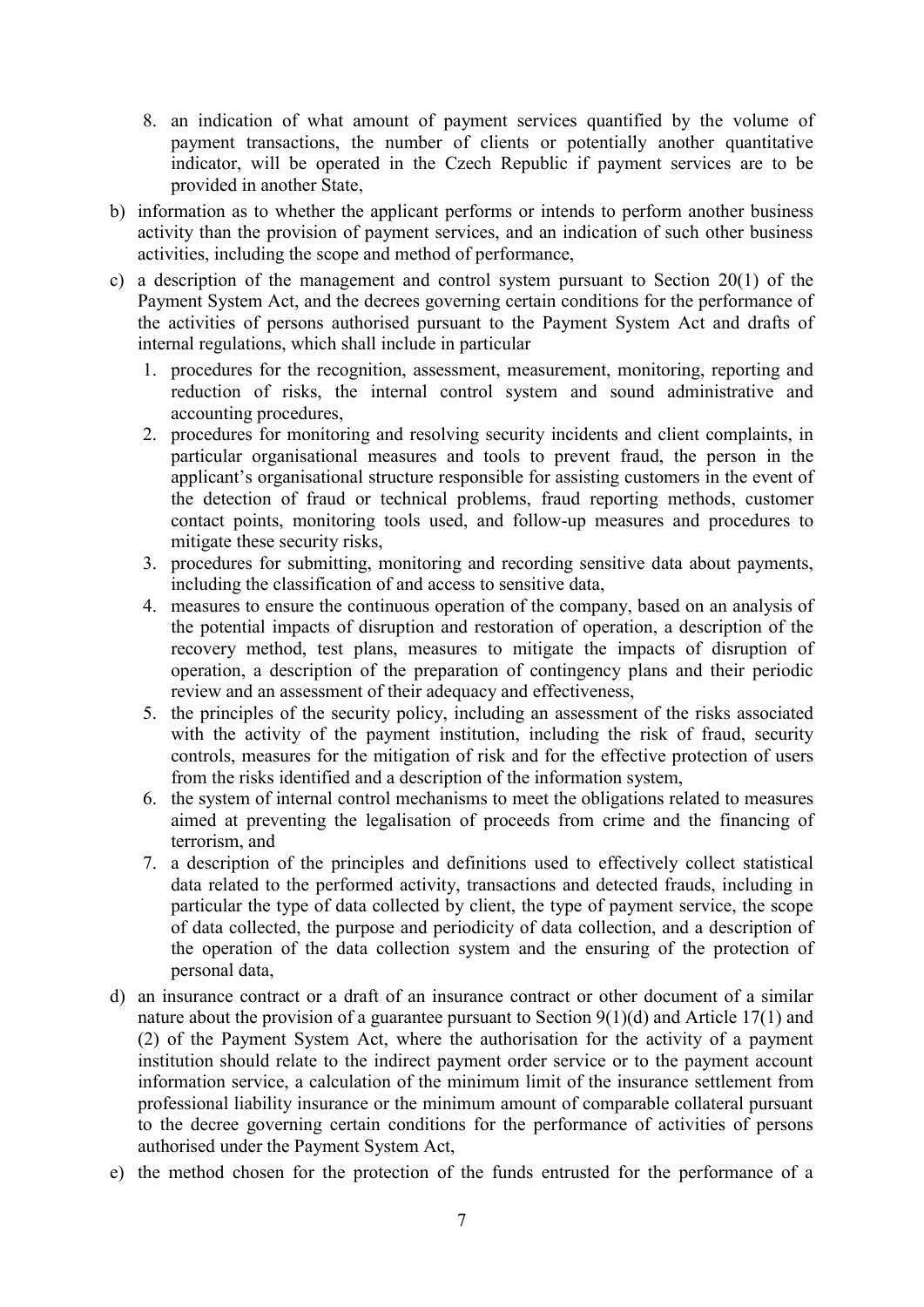payment transaction; depending on the chosen method of protection pursuant to Section 22(1) or (2) of the Payment System Act, and

- 1. procedures for ensuring the proper and separate recording of funds entrusted through their deposit on a separate account at a bank, credit union, a foreign bank with registered office in a Member State or a foreign bank with registered office in a non-Member State that is subject to supervision comparable to that of the Czech National Bank ("credit institution") or through their investment, a contract with a credit institution or a draft agreement with the promise of its conclusion by a credit institution, an indication of the person in the organisational arrangement of the applicant who will have the right to access that account, and
- 2. the rules for investing entrusted funds in safe and liquid assets, and the method of ensuring the protection of the entrusted funds from claims of other creditors of the applicant, in particular in the event of insolvency, or
- 3. a draft insurance contract or other document on the provision of comparable collateral together with a confirmation from the person pursuant to Article 22(3) or (4) of the Payment System Act that if authorisation to operate a payment institution is issued, the contract will be concluded,
- f) a draft of the approach exercised by the payment institution for the calculation of capital adequacy, and justification for the proposed approach, the data used for capital adequacy calculations and capital adequacy calculations according to all approaches structured according to the payment institution's capital report provided for in the Decree on Information Obligations of Certain Persons pursuant to the Payment System Act.

 (5) If the applicant intends to entrust the performance of certain operating activities relating to the provision of payment services to another person, they shall also submit

- a) a description of the principles of the performance of the activity by another person and their selection, and an indication of the operating activities whose performance is to be entrusted to another person, potentially the scope of the activities entrusted to them,
- b) identification data of the person to be entrusted with the performance of certain operating activities, if such data are known at the time of the application,
- c) a draft model contract between the payment institution and the person to be entrusted with the performance of the operating activities,
- d) a description of the staffing, technical and organisational security of the applicant's activity, taking into account the entrusting of the performance of some operating activities to another person,
- e) the method of management, control and security of operations whose performance has been entrusted to another person, and
- f) an indication of the section in the organisational structure of the applicant and the functional classification of the person directly responsible for the management and control of the operating activities entrusted to another person.

(6) If the applicant intends to use an authorised representative, they shall also submit

- a) information about
	- 1. the method of ensuring control over compliance of the authorised representative's activities with the applicable legislation and the authorisation to operate a payment institution, the method of ensuring quality control over the payment services provided by the authorised representative, and compliance with obligations aimed at preventing the legalisation of proceeds from crime and the financing of terrorism,
	- 2. the method and periodicity of the provision of documents by the authorised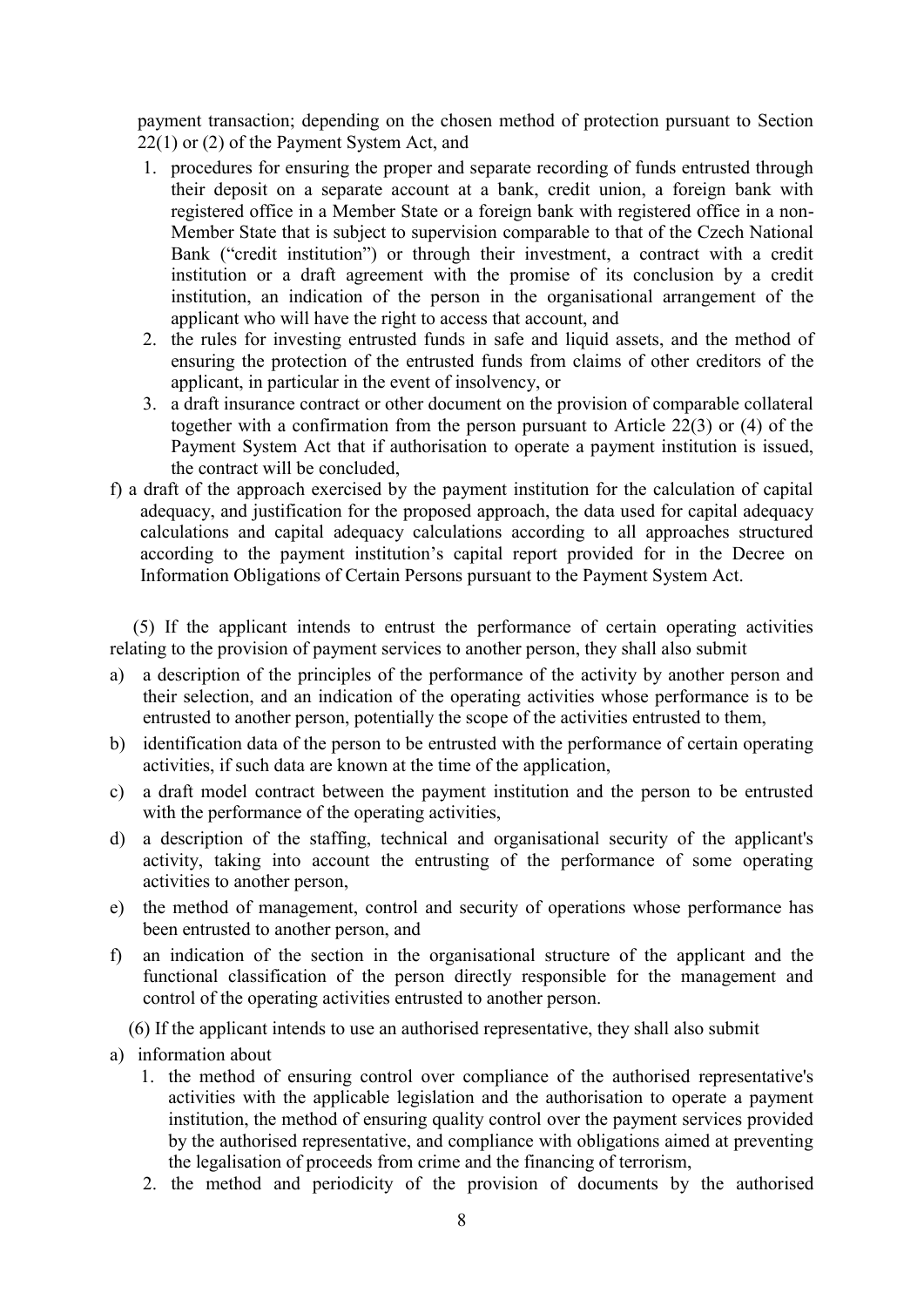representative for the performance of the information obligation of the payment institution towards the Czech National Bank,

- 3. the method of performing an authorised representative's training to ensure the required quality of the payment services provided and compliance with the applicable legislation,
- 4. the selected criteria for assessing the trustworthiness, professional competence and sufficient experience of the authorised representative, if they are a natural person, and of the manager of the authorised representative, with the list of documents that the applicant will require for these purposes from the authorised representative,
- 5. the method of continuous verification of the trustworthiness, professional competence and sufficient experience of each person pursuant to point 4, and
- 6. the method for keeping, recording and updating the data about each person referred to in point 4, and
- b) a draft model contract between the payment institution and the authorised representative.

## Article 4

## **Details of a notification of a change in information indicated in an application to operate a payment institution**

## (Re Article 11(2) of the Payment System Act)

 The details of a notification of a change in information given in an application to operate a payment institution means a specification of the information that will be changed, supplemented depending on the nature of the change with updated information pursuant to Article  $3(2)$  to  $(4)$  or, where applicable, paragraphs  $(5)$  and  $(6)$ .

### Article 5

# **Details of an application to expand the scope of payment services of a payment institution**

## (Re Article 14 of the Payment System Act)

 The details of an application by a payment institution to expand the scope of payment services means an indication of the activity that is the subject of the application, supplemented with updated information pursuant to Article 3(2) and (4), which are impacted by the change in the scope of activity.

## Article 6

## **Details of an application to operate a payment account information administrator**  (Re Article 43(3) of the Payment System Act)

(1) The details of an application to operate a payment account information administrator shall include information about the applicant, information related to the performance of the activity of the payment account information administrator, and the documents that contain this information.

(2) Information about the applicant means

- a) the founding legal acts,
- b) an extract from the Commercial Register or other similar register of entrepreneurs, not over 3 months old, if a legal person or natural person already engaged in business,
- c) the actual registered office, if different from the applicant's registered office,
- d) a list of proposals for the annulment of resolutions of the General Meeting for which legal proceedings were not finally completed at the date of filing of the application, if such proposals were raised and could have a significant effect on the further functioning of the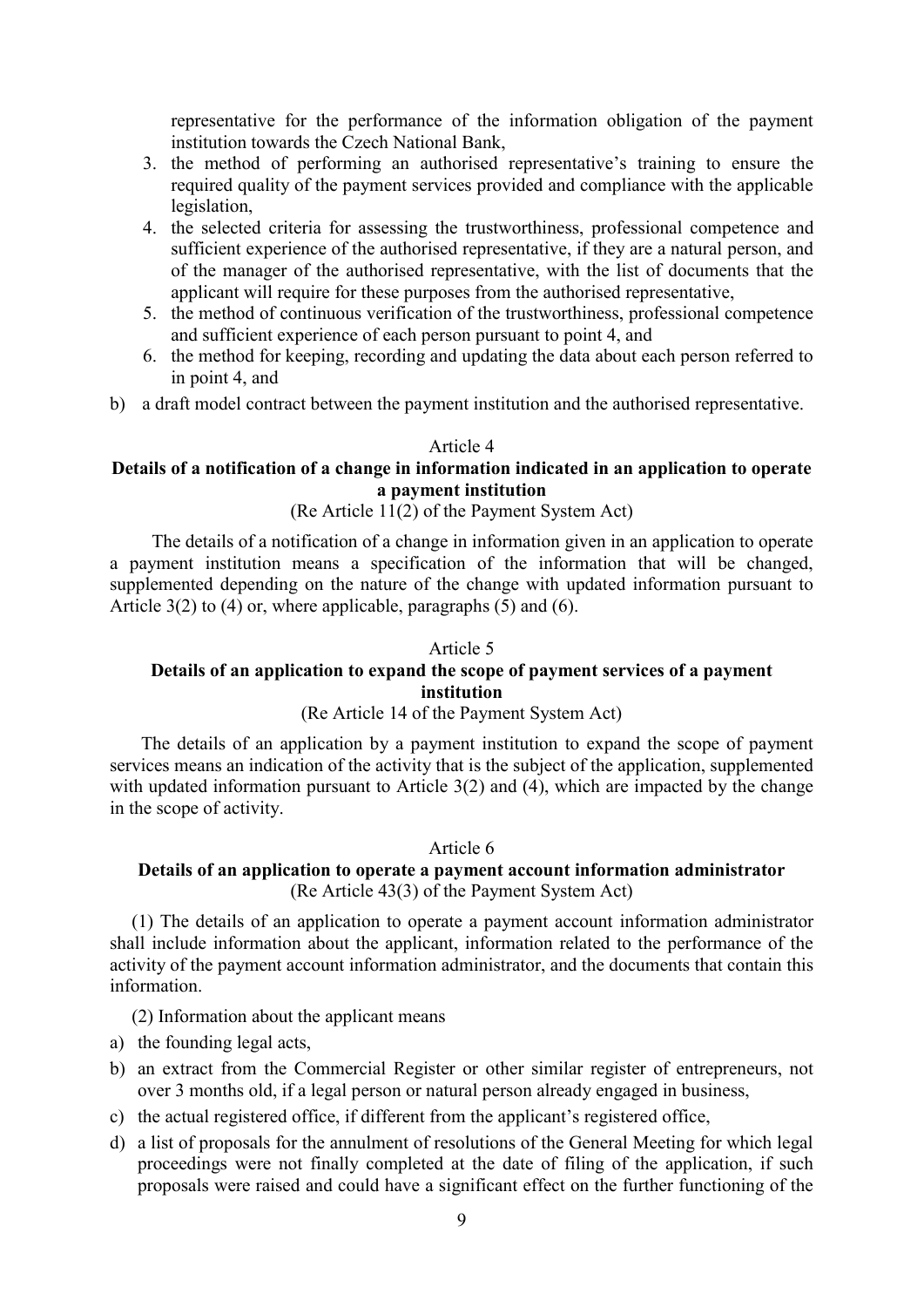company,

- e) the applicant's financial statements,
- f) data necessary to acquire an extract from the Criminal Register, if a natural person,
- g) a statement by the applicant that there is no evidence of any obstacle to the pursuit of the trade under the legislation governing the conduct of trade license business,
- h) a certificate of integrity issued by a foreign State,
- i) a certificate of legal capacity if the applicant is a natural person,
- j) a list of managers, and for each such person
	- 1. identification data, and
	- 2. documents for verification of trustworthiness,
- k) a list of the managers who actually manage activities in the field of the provision of a payment account information service, and for each such person
	- 1. information about professional experience, and
	- 2. information about education.

(3) Information related to the performance of the activity of a payment account information administrator means

- a) a business plan; the commentary on the business plan shall also include information that contains
	- 1. a description of the activity showing that the activity in question complies with the nature of a payment account information service,
	- 2. a description of the method of providing the activity pursuant to point 1 and the related activities that the applicant intends to provide, taking into account the individual conditions of the applicant and the conditions and rules for the provision of the payment account information service, including the processing time,
	- 3. a declaration by the applicant that users' funds will not be entrusted to the applicant,
	- 4. a draft contract between the stakeholders related to the payment account information service provided,
	- 5. the estimated number of employees divided into the relevant organisational units,
	- 6. a description of the intended use of authorised representatives and branches or the provision of activities by other persons, and
	- 7. a draft model contract between the payment account information administrator and the person to be entrusted with the execution of the operating activities, if the applicant intends to transfer any operating activity to another person,
- b) a description of the management and control system pursuant to Section 48(1) of the Payment System Act and the decrees governing certain conditions for the performance of the activities of persons authorised pursuant to the Payment System Act and drafts of internal regulations, which shall include in particular
	- 1. procedures for the recognition, assessment, measurement, monitoring, reporting and reduction of risks, the internal control system and sound administrative and accounting procedures,
	- 2. procedures for monitoring and resolving security incidents and client complaints, in particular organisational measures and tools to prevent fraud, the person in the applicant's organisational structure responsible for assisting customers in the event of the detection of fraud or technical problems, fraud reporting methods, customer contact points, monitoring tools used, and follow-up measures and procedures to mitigate these security risks,
	- 3. procedures for submitting, monitoring and recording sensitive data about payments, including the classification of and access to sensitive data,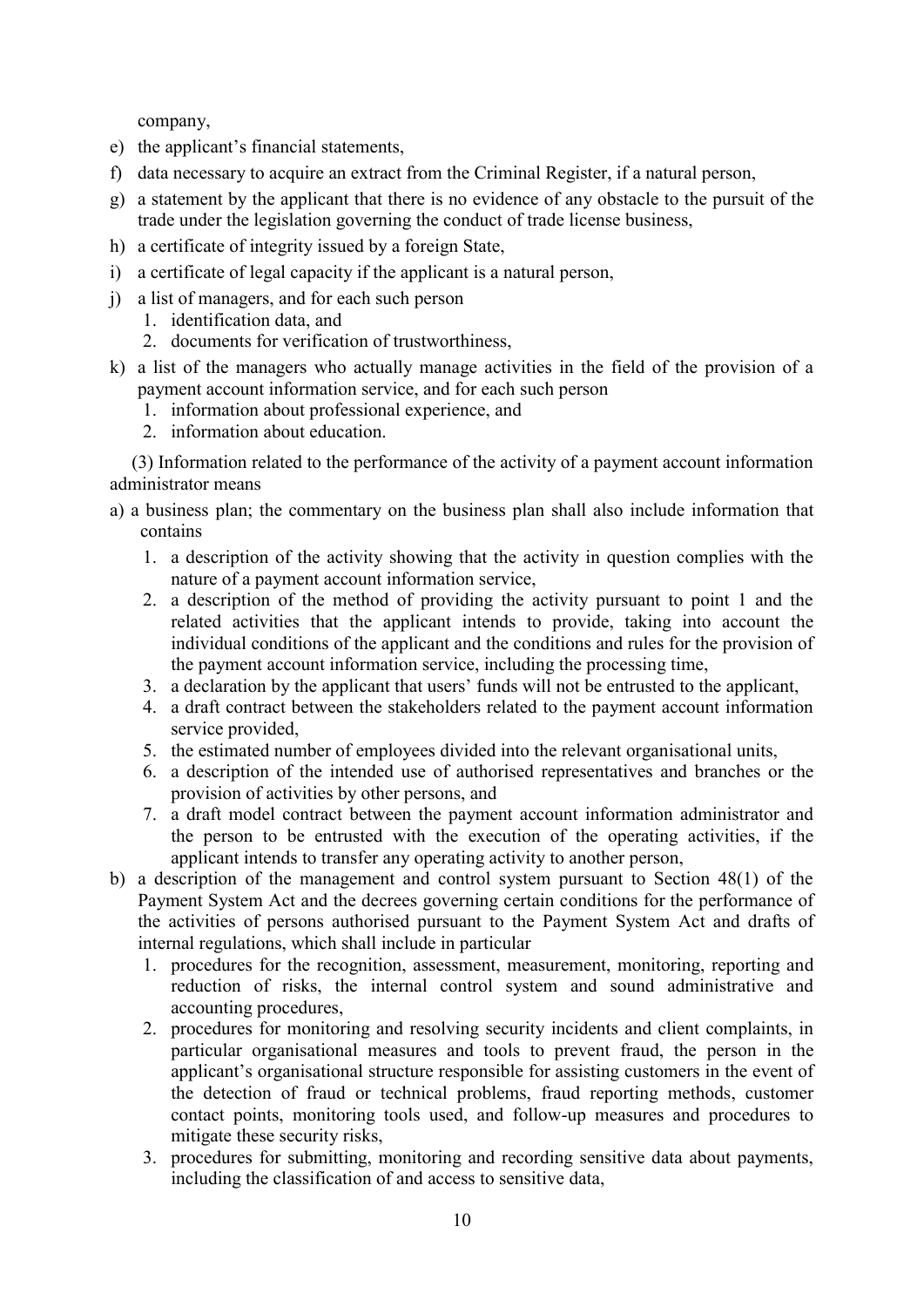- 4. measures to ensure the continuous operation of the company, based on an analysis of the potential impacts of disruption and restoration of operation, a description of the recovery method, test plans, measures to mitigate the impacts of disruption of operation, a description of the preparation of contingency plans and their periodic review and an assessment of their adequacy and effectiveness,
- 5. the principles of the security policy, including an assessment of the risks associated with the activity of the payment account information administrator, including the risk of fraud, security controls, measures for the mitigation of risk and for the effective protection of users from the risks identified, and a description of the information system,
- c) an insurance contract or a draft of an insurance contract or other document of a similar nature about the provision of a guarantee pursuant to Section  $42(1)(c)$  and Article  $46(1)$  of the Payment System Act, and a calculation of the minimum limit of the insurance settlement from professional liability insurance or minimum amount of comparable collateral pursuant to the decree governing certain conditions for the performance of activities of persons authorised under the Payment System Act,
- d) information as to whether the applicant performs or intends to perform another business activity than the payment account information service, and an indication of such other business activity, including the scope and method of performance,

 (4) If the applicant intends to use an authorised representative in the host Member State, they shall also submit

- a) information about
	- 1. the method of verifying the internal control mechanisms of the authorised representative from the perspective of compliance with the obligations aimed at preventing the legalisation of proceeds from crime and the financing of terrorism,
	- 2. the method and periodicity of the provision of documents by the authorised representative to comply with the information obligation of the payment account information administrator towards the Czech National Bank,
	- 3. the selected criteria for assessing the trustworthiness, professional competence and sufficient experience of the authorised representative, if they are a natural person, and a manager of the authorised representative, with the list of documents that the applicant shall request for these purposes from the authorised representative,
	- 4. the method of continuous verification of the trustworthiness, professional competence and sufficient experience of each person pursuant to point 3, and
	- 5. the method for keeping, recording and updating the data about each person referred to in point 3, and
- b) a draft model contract between the payment account information administrator and the authorised representative.

### Article 7

## **Details of a notification of a change in information indicated in an application for authorisation**

(Re Article 44(2) of the Payment System Act)

 The details of a notification of a change in information given in an application to operate a payment account information administrator means a specification of the information that will be changed, supplemented depending on the nature of the change with updated information pursuant to Article 6 impacted by the change.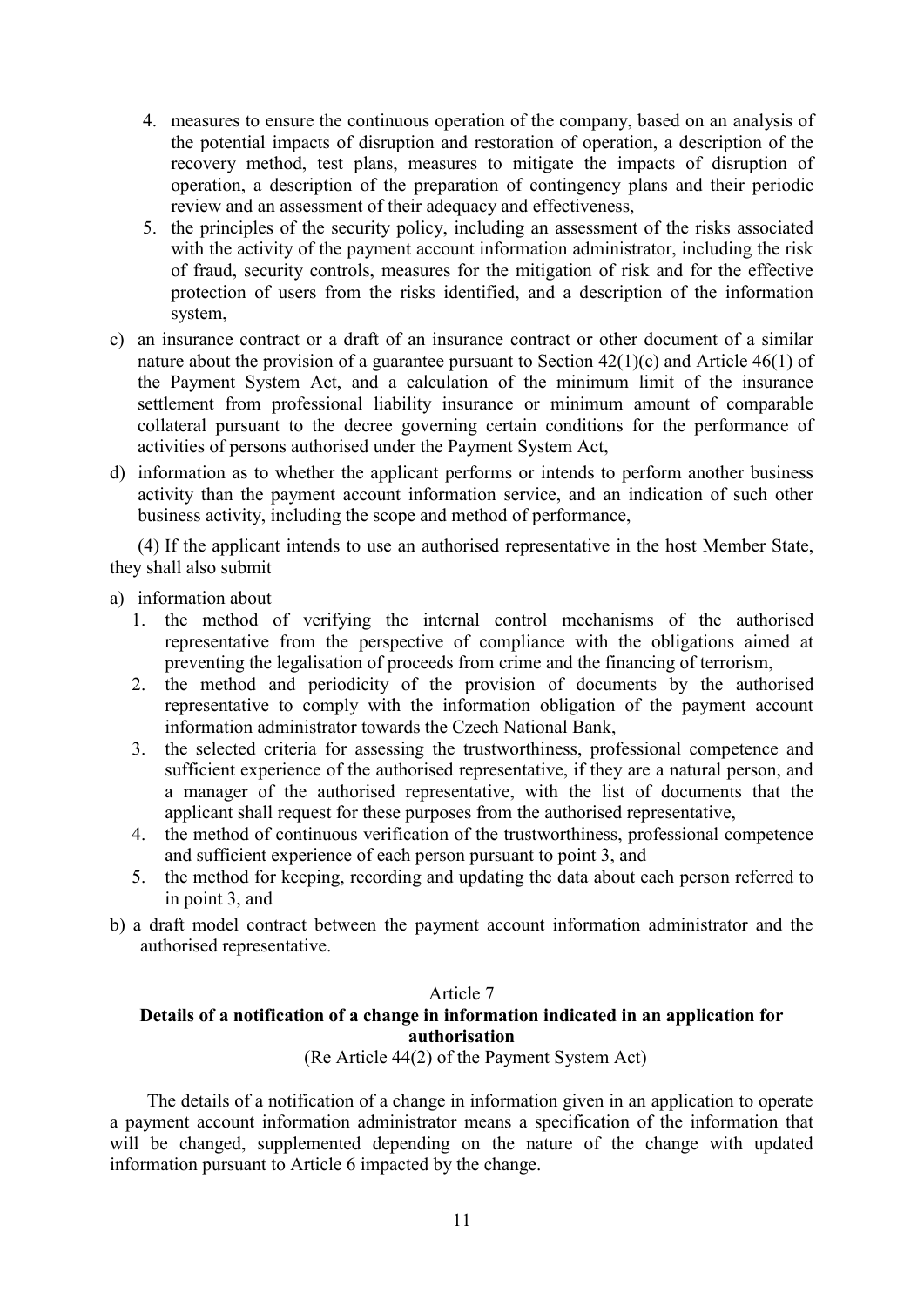## Article 8

## **Details of an application to operate an electronic money institution** (Re Article 69(4) of the Payment System Act)

(1) The details of an application to operate an electronic money institution shall include information about the applicant, information related to the activity of the electronic money institution and the documents that contain this information.

(2) Information about the applicant means

- a) the founding legal acts,
- b) an extract from the Commercial Register or other similar register of entrepreneurs, not over 3 months old, if an already established legal person,
- c) the actual registered office, if different from the applicant's registered office,
- d) a list of proposals for the annulment of resolutions of the General Meeting for which legal proceedings were not finally completed at the date of filing of the application, if such proposals were raised and could have a significant effect on the further functioning of the company,
- e) a list of managers, and for each such person
	- 1. identification data,
	- 2. documents for verification of trustworthiness,
	- 3. an overview of the functions in the elected bodies and the functions to which the manager has been named or otherwise appointed in other legal persons for the last 10 years, for each legal person identification data, designation of the function performed in another legal person, the period of performance of this function in another legal person and an indication of whether they intend to perform the said function in another legal person concurrently with the performance of the function of manager of the applicant, and
	- 4. the proposed function of the manager in the organisational structure of the applicant and a brief description of the performance of this function from the point of view of the delegated powers and responsibilities,
- f) a list of the managers who actually manage activities in the field of the issuing of electronic money and the provision of payment services, and for each such person 1. information about professional practice and
	- 2. information about education,
- g) the amount of initial capital,
- h) the financial statements of the applicant, if an already established legal person,
- i) a list of persons with a qualifying holding in the applicant and a graphical illustration of the relations between these persons,
- j) for each person in the list of persons with a qualifying holding in the applicant pursuant to (i)
	- 1. identification data,
	- 2. the share in the registered capital or voting rights, expressed as a percentage and the absolute value, or a description of another form of exercise of significant influence over the applicant's management,
	- 3. a strategic plan,
	- 4. documents for verification of trustworthiness,
	- 5. an extract from the Commercial Register or other similar register of entrepreneurs, not over 3 months old, if a legal person or natural person engaged in business,
	- 6. a document associated with the acquisition of a qualifying holding,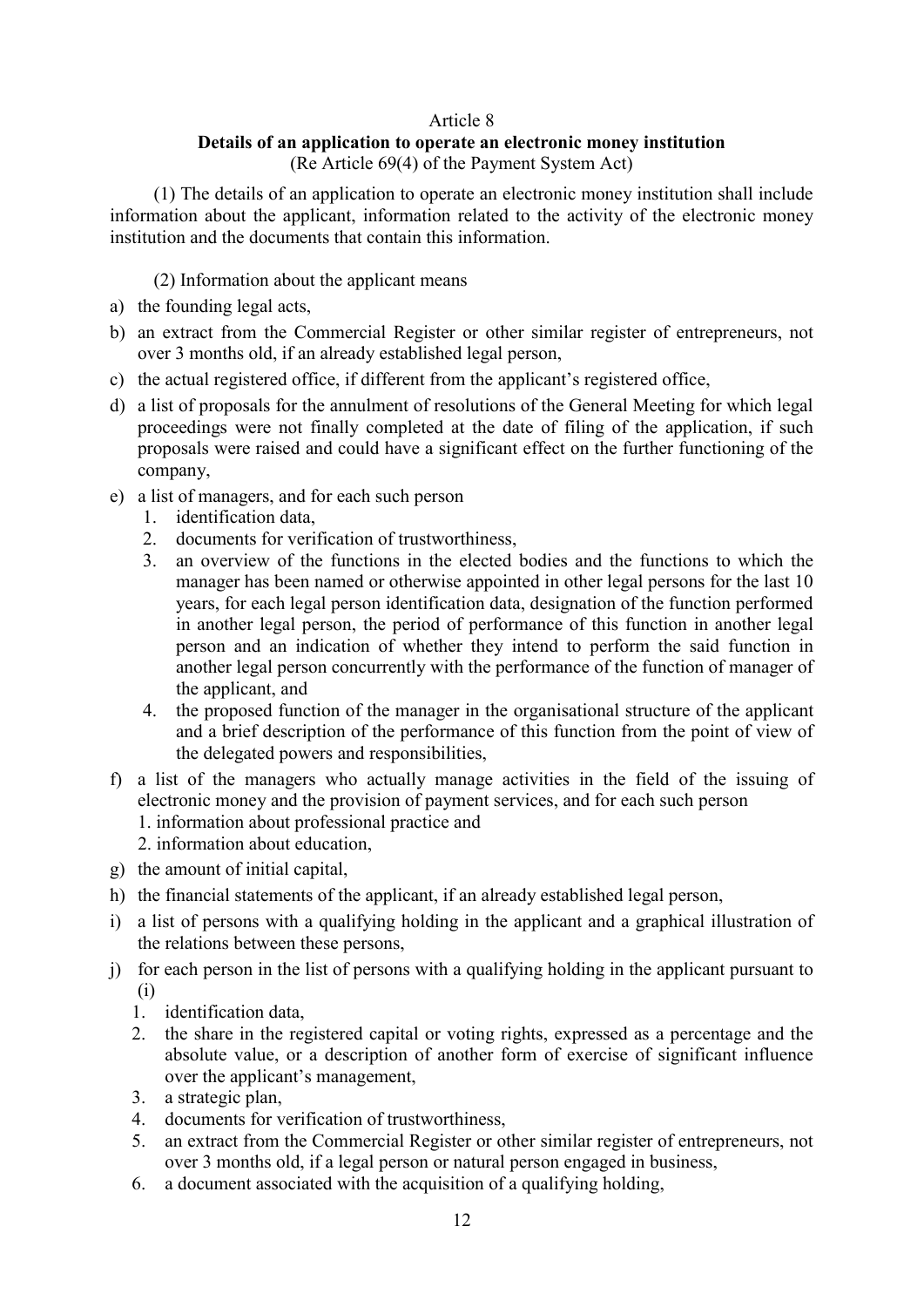- 7. information about the financial and staffing links between a person with a qualifying holding and another legal person, which contains an overview of the legal persons that the person with the qualifying holding manages or controls, and for each such legal person identification data and data about the interest, or a description of a different form of exercise of significant influence over the management of this legal person, and an overview of the functions performed in the elected bodies and functions to which the person with a qualifying holding was named or otherwise appointed in other legal persons for the last 10 years, for each such legal person identification data and an indication of the functions performed and the period of their performance in that legal person,
- 8. information about the financial and staffing relationships between the person with a qualifying holding in the applicant, and persons close to them and the applicant's management and the legal person who controls the applicant,
- 9. the financial statements and other documents demonstrating the origin of the financial resources from which the acquisition of the qualifying holding was or should be paid, and
- 10. the supervisory body supervising regulated entities in the State of domicile of a person with a qualifying holding if this is a person that is a regulated institution with its registered office in a State other than the Czech Republic,
- k) a list of the persons who are managers of the legal person indicated in the list of persons with a qualifying holding in the applicant pursuant to (i), and for each such person
	- 1. identification data,
	- 2. a description of the function performed,
	- 3. documents for verification of trustworthiness,
	- 4. an overview of the currently performed functions in the elected bodies and the functions to which the person was named or otherwise appointed in other legal persons, for each such legal person identification data and an indication of the function performed by the manager in this legal person, and
	- 5. information about the financial and staffing relationships between this manager and persons close to them and the management of the applicant and the legal person who controls the applicant,
- l) information about persons with close links; if a person with a close link is a person with registered office in a State that is not a Member State, also an analysis containing a comparison of the relevant legislation to establish whether the legislation of that State and the method of its application, including its enforceability, prevents effective supervision of the applicant,
- m) general information about the system of regulation of the State of domicile of a person with a qualifying holding in the applicant, which applies to that legal person, and information about the scope to which the regulatory system of the State of domicile of a person with qualifying holding in the field of preventing the legalisation of the proceeds from crime and the financing of terrorism complies with recommendations of the Financial Action Task Force (FATF) if the person with a qualifying holding in the applicant listed in (i) is a regulated institution with its registered office in a non-Member State,
- n) a description of the structure of the consolidated group to which the applicant will belong, indicating the persons in the group that will be subject to supervision on a consolidated basis, and
- o) in the event of the establishment of control, a description of the fact based on which the person indicated in the list of persons with a qualifying holding in the applicant pursuant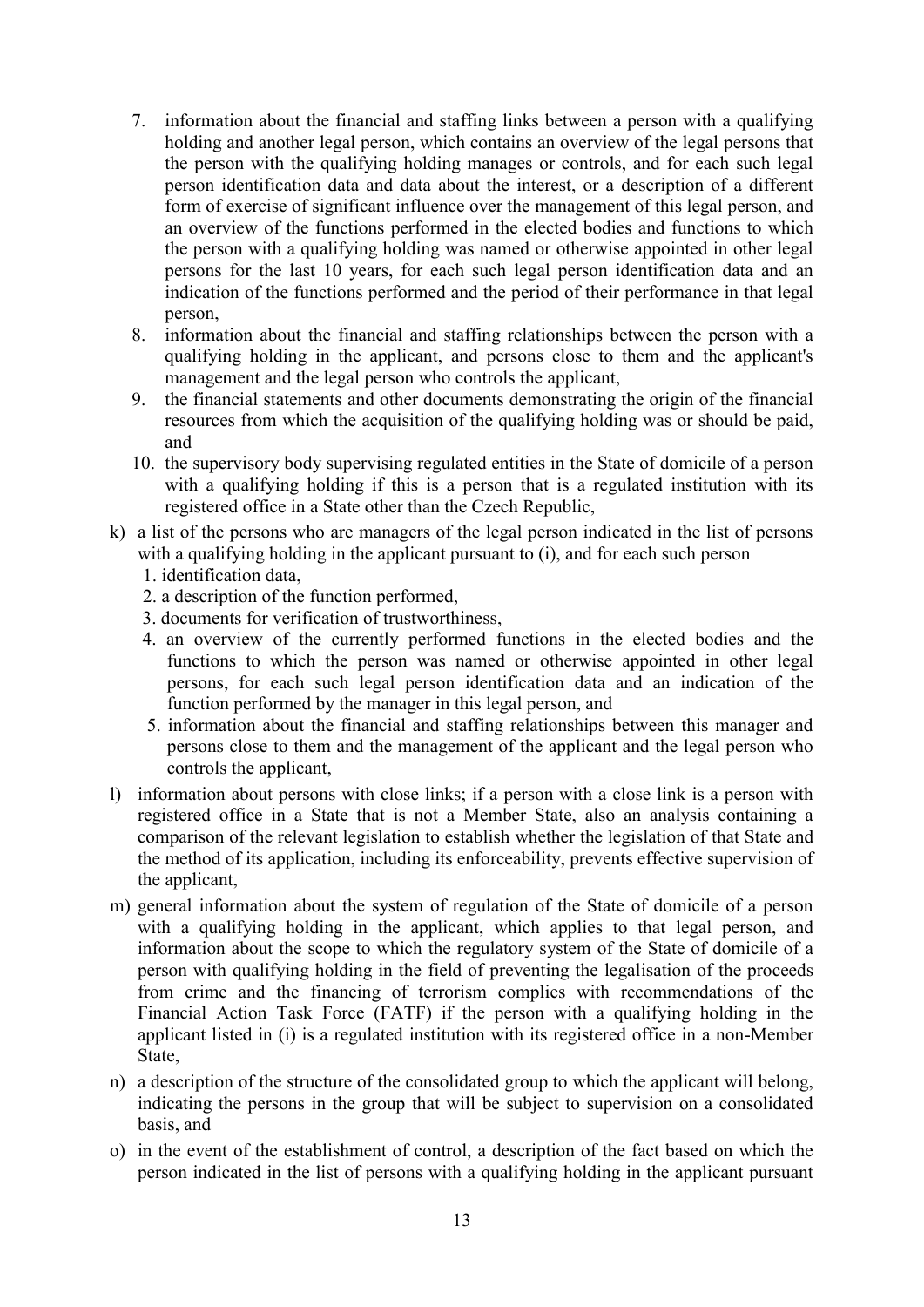to letter (i) will become the person controlling the applicant.

(3) If a person with a qualifying holding included in the list referred to in paragraph  $(2)(i)$ is a regulated institution with registered office in another Member State, the applicant, instead of the data and documents referred to in paragraph  $(2)(i)$  points 4, 7 to 9 and (k) and (m), may provide confirmation by that supervisory authority that it is a person subject to its supervision whose trustworthiness it has examined, and that it has no current evidence of any lack of trustworthiness.

(4) The information relating to the requested activity of the electronic money institution shall be

- a) a business plan; the commentary on the business plan shall also include information that contains
	- 1. a description of activities pursuant to Section 67(1) of the Payment System Act,
	- 2. a description of the method of performance of individual activities pursuant to Section 67(1) of the Payment System Act and the related activities that the applicant intends to provide, taking into account the individual conditions of the applicant and the involvement of the stakeholders, in particular a description of the issuing and storage of electronic money and the performance of payment transactions with it, including their redemption, the handling of cash and cash-free payment means, the course of a payment transaction including the receipt and execution of payment orders, the issuance of payment instruments and the provision of credit,
	- 3. a draft contract between the electronic money issuer and the electronic money holder,
	- 4. the estimated number of employees divided into the relevant organisational units,
	- 5. a description of the intended use of authorised representatives and branches or the provision of activities by other persons, and
	- 6. a description indicating that the activity complies with the characteristics of a payment service pursuant to Section 8(1) of the Payment System Act if the applicant intends to provide payment services, as well as an indication as to whether the applicant will be entrusted with the funds of the users, a description of the applicant's participation in the national or international payment systems, and a proposal for a framework agreement on payment services, as well as an indication of which part of the payment services quantified by the volume of payment transactions, the number of clients or other quantitative indicator will be operated in the Czech Republic if the payment services are also to be provided in another State,
- b) information as to whether the applicant performs or intends to perform another business activity than the issue of electronic money or the provision of payment services, if it intends to provide them, and an indication of such other business activity, including the scope and method of performance,
- c) a description of the management and control system pursuant to Section 78(1) of the Payment System Act, and the decrees governing certain conditions for the performance of the activities of persons authorised pursuant to the Payment System Act and drafts of internal regulations, which shall include in particular
	- 1. procedures for the recognition, assessment, measurement, monitoring, reporting and reduction of risks, the internal control system and sound administrative and accounting procedures,
	- 2. procedures for monitoring and resolving security incidents and client complaints, in particular organisational measures and tools to prevent fraud, the person in the applicant's organisational structure responsible for assisting customers in the event of the detection of fraud or technical problems, fraud reporting methods, customer contact points, and monitoring tools used, and follow-up measures and procedures to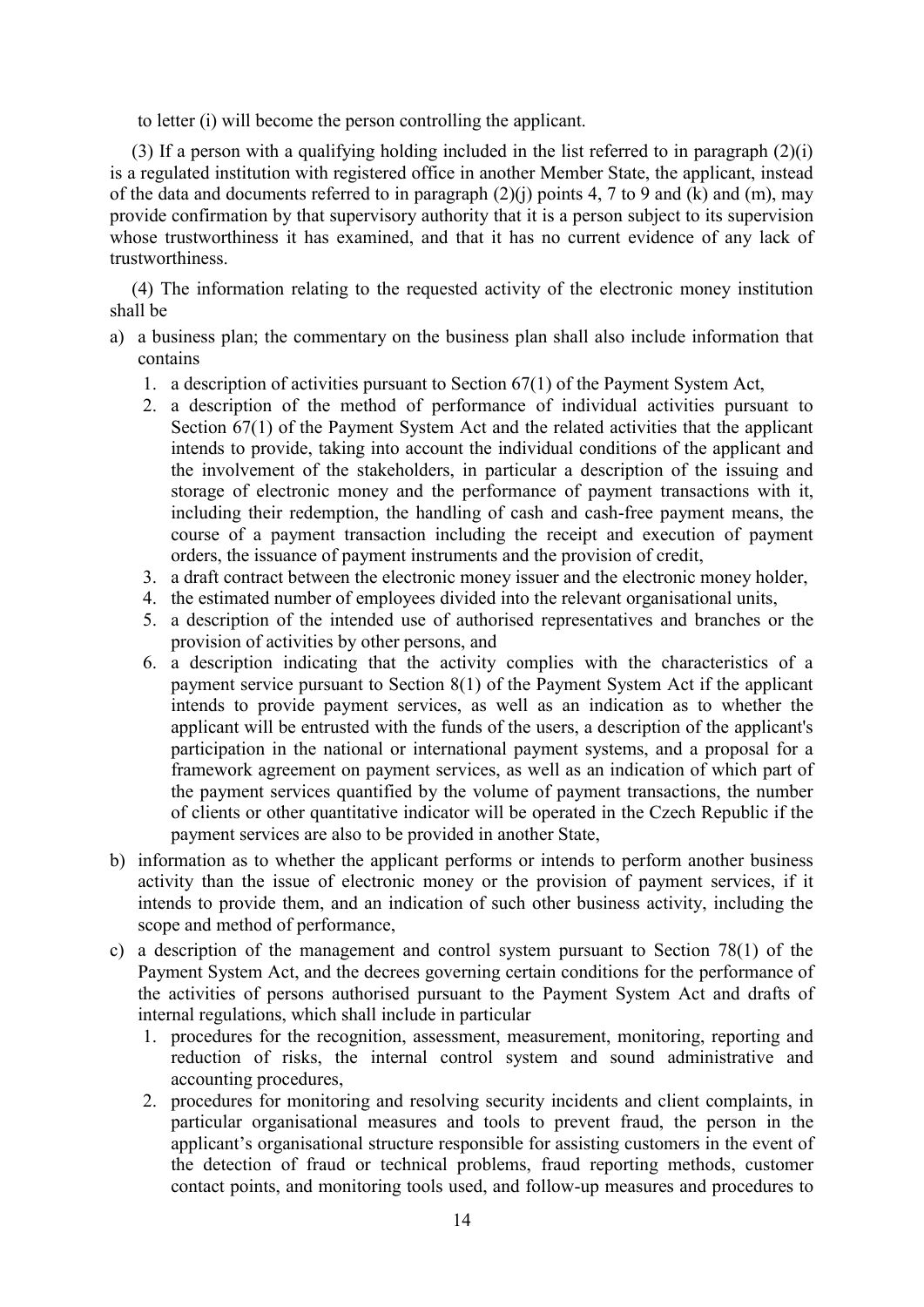mitigate these security risks,

- 3. procedures for submitting, monitoring and recording sensitive data about payments, including the classification of and access to sensitive data,
- 4. measures to ensure the continuous operation of the company, based on an analysis of the potential impacts of disruption and restoration of operation, a description of the recovery method, test plans, measures to mitigate the impacts of disruption of operation, a description of the preparation of contingency plans and their periodic review and an assessment of their adequacy and effectiveness,
- 5. the principles of the security policy, including an assessment of the risks associated with the activity of the payment institution, including the risk of fraud, security controls, measures for the mitigation of risk and for the effective protection of users from the risks identified and a description of the information system,
- 6. the system of internal control mechanisms to meet the obligations related to measures aimed at preventing the legalisation of proceeds from crime and the financing of terrorism, and
- 7. a description of the principles and definitions used to effectively collect statistical data related to the performed activity, transactions and detected frauds, including in particular the type of data collected by client, the type of payment service, the scope of data collected, the purpose and periodicity of data collection, and a description of the operation of the data collection system and the ensuring of the protection of personal data,
- d) an insurance contract or a draft of an insurance contract or other document of a similar nature about the provision of a guarantee pursuant to Section 68(1)(d) and Article 75(1) and (2) of the Payment System Act, where the authorisation for the activity of a payment institution should relate to the indirect payment order service or to the payment account information service, a calculation of the minimum limit of the insurance settlement from the professional liability insurance or minimum amount of comparable collateral pursuant to the decree governing certain conditions for the performance of activities of persons authorised under the Payment System Act,
- e) the chosen method of protection of funds pursuant to Article 80(1) or (2) of the Payment System Act in the case of funds against the receipt of which electronic money is to be issued, or which the users have entrusted for the performance of a payment transaction not related to electronic money; depending on the method of protection chosen, also
	- 1. procedures for ensuring the proper and separate recording of funds entrusted through their deposit on a separate account at a credit institution or through their investment, a contract with a credit institution or a draft agreement with the promise of its conclusion by a credit institution, an indication of the person in the organisational arrangement of the applicant who will have the right to access that account, and
	- 2. the rules for investing entrusted funds in safe and liquid assets, and the method of ensuring the protection of the entrusted funds from claims of other creditors of the applicant, in particular in the event of insolvency, or
	- 3. a draft insurance contract or other document on the provision of comparable collateral together with a confirmation of the person pursuant to Article 80(3) or (4) of the Payment System Act that if authorisation to operate an electronic money institution is issued, the contract will be concluded,
- f) a draft of the approach exercised by the electronic money institution for the calculation of capital adequacy to cover the risks associated with the provision of payment services that do not apply to electronic money, including justification for the proposed approach, the data used for capital adequacy calculations and the capital adequacy calculations according to all approaches structured according to the electronic money institution's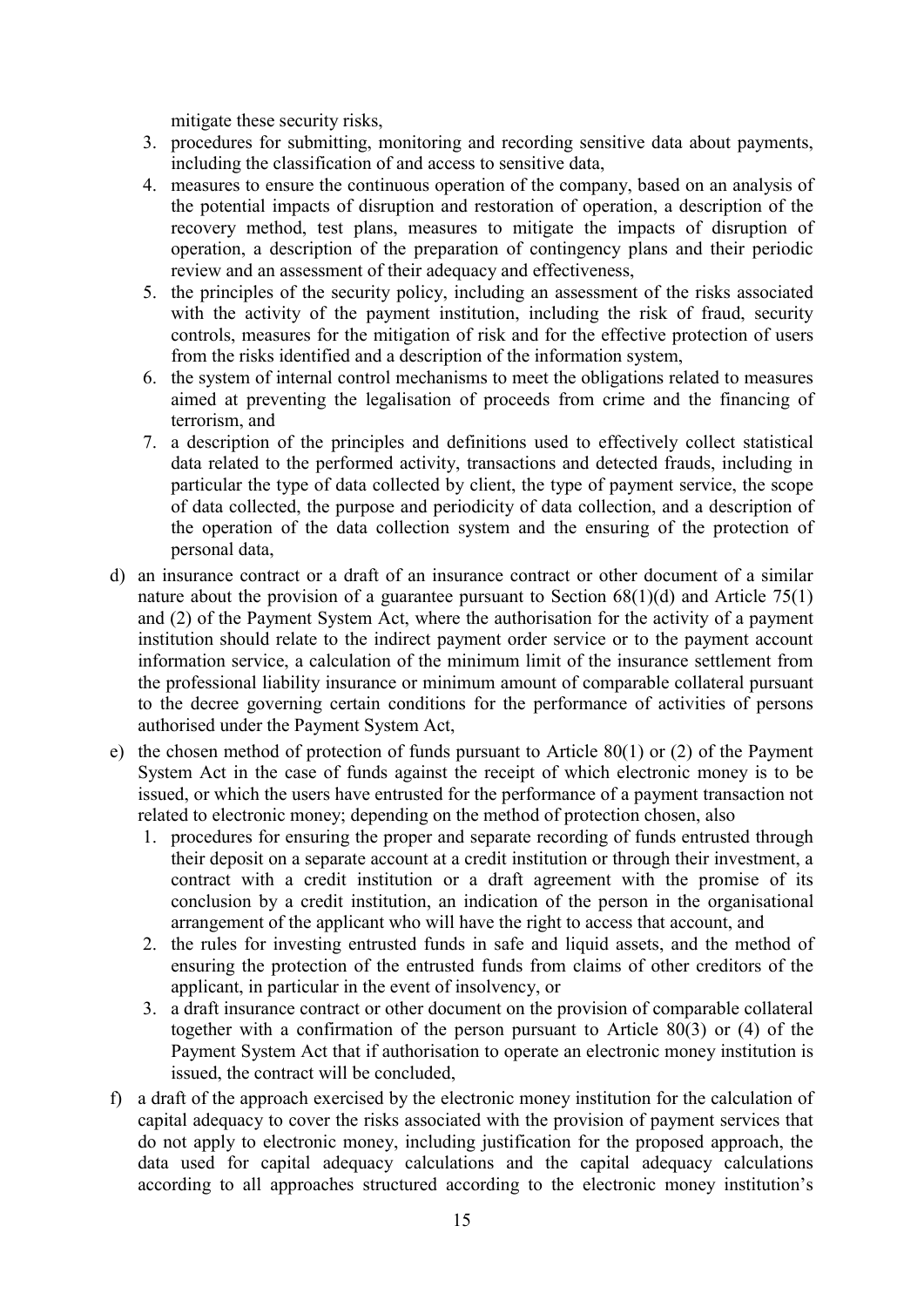capital report provided for in the Decree on Information Obligations of Certain Persons Pursuant to the Payment System Act.

(5) If the applicant intends to entrust the performance of certain operating activities relating to the issuing of electronic money to another person, they shall also submit

- a) a description of the principles of the performance of the activity by another person and their selection, and an indication of the operating activities whose performance is to be entrusted to another person, potentially the scope of the activities entrusted to them,
- b) identification data of the person to be entrusted with the performance of certain operating activities, if such data are known at the time of the application,
- c) a draft model contract between the electronic money institution and the person to be entrusted with the performance of the operating activities,
- d) a description of the staffing, technical and organisational security of the applicant's activity, taking into account the entrusting of the performance of some operating activities to another person,
- e) the method of management, control and security of operations whose performance has been entrusted to another person, and
- f) an indication of the section in the organisational structure of the applicant and the functional classification of the person directly responsible for the management and control of the operating activities entrusted to another person.

(6) If the applicant intends to use an authorised representative, they shall also submit

- a) information about
	- 1. the method of ensuring control over compliance of the authorised representative's activities with the applicable legislation and the authorisation to operate an electronic money institution, the method of ensuring quality control over the provided payment services by the authorised representative, and compliance with obligations aimed at preventing the legalisation of proceeds from crime and the financing of terrorism,
	- 2. the method and periodicity of the provision of documents by the authorised representative for the performance of the information obligation of the electronic money institution towards the Czech National Bank,
	- 3. the method of performing an authorised representative's training to ensure the required quality of the payment services provided and compliance with the applicable legislation,
	- 4. the selected criteria for assessing the trustworthiness, professional competence and sufficient experience of the authorised representative, if they are a natural person, and of the manager of the authorised representative, with a list of documents that the applicant will require for these purposes from the authorised representative,
	- 5. the method of continuous verification of the trustworthiness, professional competence and sufficient experience of each person pursuant to point 4, and
	- 6. the method for keeping, recording and updating the data about each person referred to in point 4, and
- b) a draft model contract between the electronic money institution and the authorised representative.

## Article 9

# **Details of a notification of a change in information indicated in an application to operate an electronic money institution**

(Re Article 70(2) of the Payment System Act)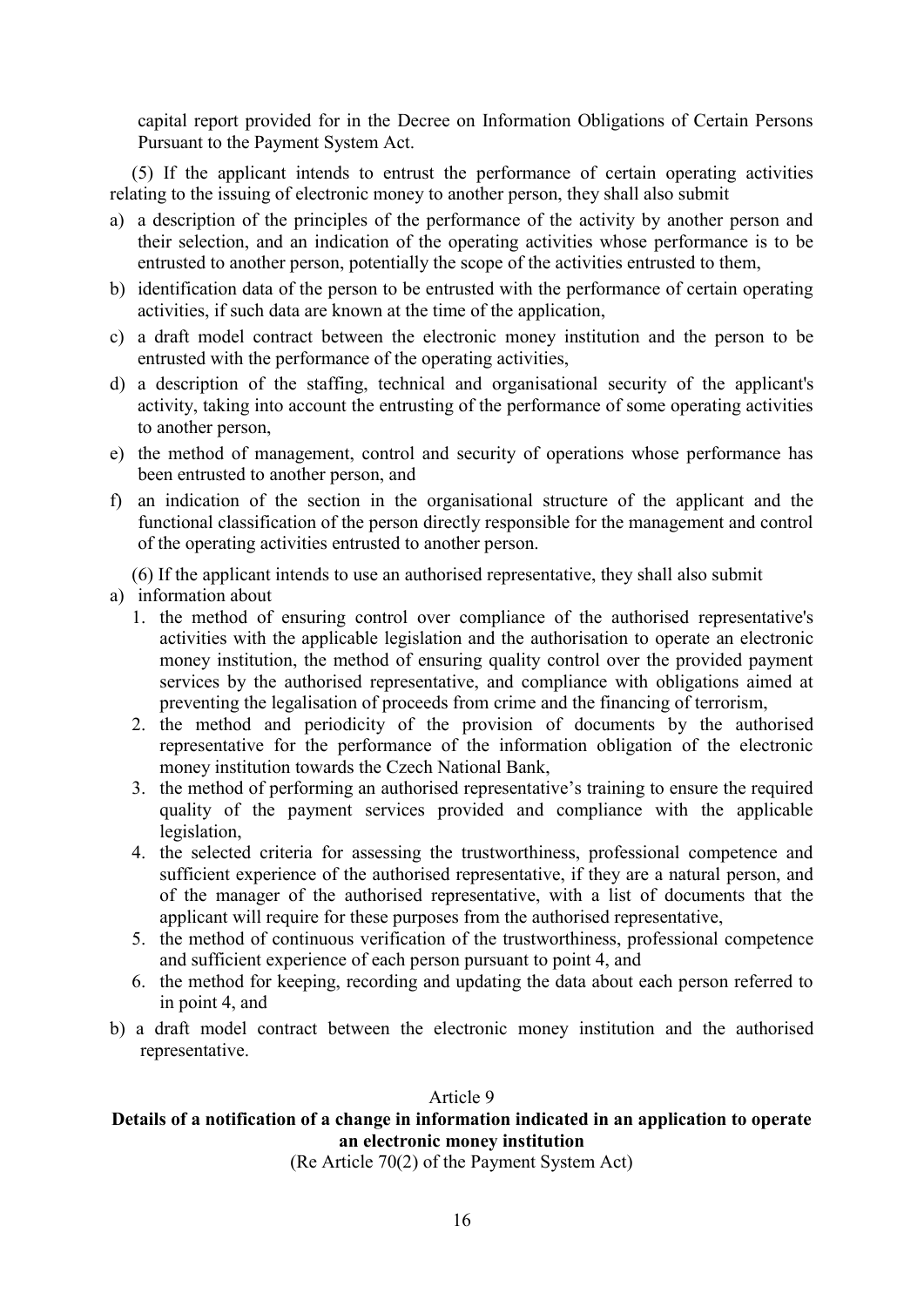The details of a notification of a change in information given in an application to operate an electronic money institution means a specification of the information that will be changed, supplemented depending on the nature of the change with updated information pursuant to Article 8(2) to (4) or, where applicable, paragraphs (5) and (6), impacted by the change.

### Article 10

## **Details of an application to expand the scope of payment services of an electronic money institution**

## (Re Article 73 of the Payment System Act)

 The details of an application by an electronic money institution to expand the scope of payment services that do not relate to electronic money means an indication of the activity that is the subject of the application for expansion, supplemented with updated information pursuant to Article 8(2) and (4), which are impacted by the change in the scope of activity.

### Article 11

## **Details of an application to operate a small-scale payment services provider** (Re Article 60(3) of the Payment System Act)

(1) The details of an application to operate a small-scale payment services provider shall include information about the applicant, information related to the performance of the required activity, and the documents that contain this information.

(2) Information about the applicant means

- a) the founding legal acts,
- b) an extract from the Commercial Register or other similar register of entrepreneurs, not over 3 months old, if a legal person or natural person engaged in business,
- c) the actual registered office, if different from the applicant's registered office,
- d) data necessary to acquire an extract from the Criminal Register, if a natural person,
- e) a statement by the applicant that there is no evidence of any obstacle to the pursuit of the trade under the legislation governing the conduct of trade license business,
- f) a certificate of integrity issued by a foreign State,
- g) a certificate of legal capacity if the applicant is a natural person,
- h) a list of managers, and for each such person
	- 1. identification data,
	- 2. data necessary to acquire an extract from the Criminal Register, and
	- 3. a certificate of integrity issued by a foreign State,
- i) a list of persons with a qualifying holding in the applicant and a graphical illustration of the relations between these persons,
- j) for each person with a qualifying holding in the applicant indicated in the list pursuant to (i)
	- 1. identification data,
	- 2. data necessary to acquire an extract from the Criminal Register, if they are a natural person,
	- 3. an extract from the Commercial Register or other similar register of entrepreneurs, not over 3 months old,
	- 4. a certificate of integrity issued by a foreign State,
	- 5. the share in the registered capital or voting rights, expressed as a percentage and the absolute value, or a description of another form of exercise of significant influence over the applicant's management, and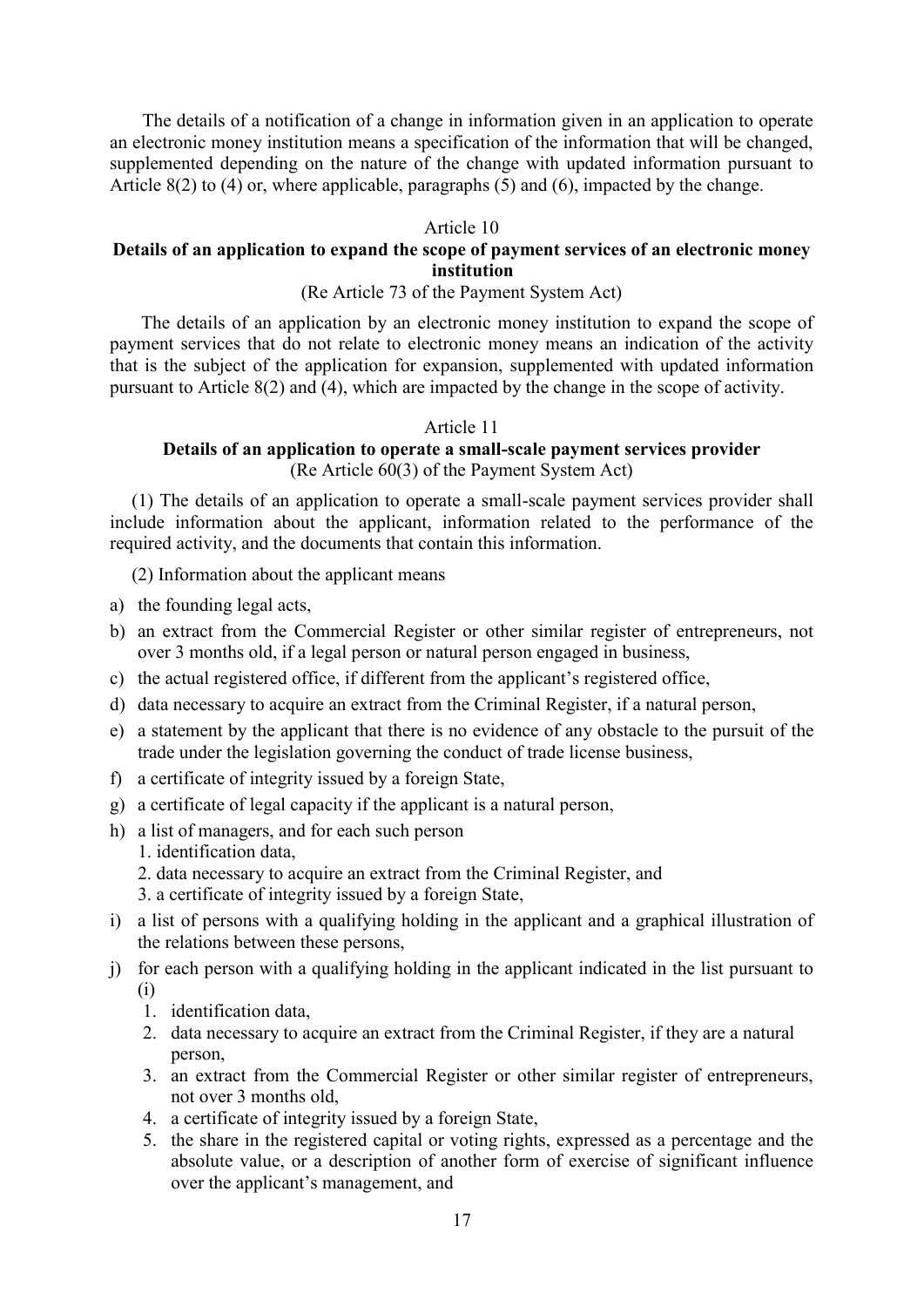k) if the applicant is a member of a group that includes another small-scale payment services provider whose payment transactions will be counted in the limit under Section 58(2) of the Payment System Act, identification data for that other small-scale payment services provider, a description of the group structure and the method of interlinking with a graphical representation of relationships between the individual members of the group.

(3) The information related to the operation of a small-scale payment services provider shall be

- a) a business plan
	- 1. in which the applicant also assesses compliance with the limits pursuant to Article 58(2) of the Payment System Act, while a plan for the first 12 months of the operation of the required activities is sufficient; if the applicant is a member of a group that includes another small-scale payment services provider whose payment transactions will be counted in the limit under Section 58(2) of the Payment System Act, the applicant shall submit the expected volume of payment transactions for the applicant and other small-scale payment services providers belonging to the group, as well as data on the current volume of payment transactions made by other small-scale payment services providers belonging to the group for the past 12 months, and
	- 2. will attach information to this that includes an indication of the activity pursuant to Section 8(1) of the Payment System Act and a description of the method of performing the individual payment services pursuant to Section 8(1) of the Payment System Act the related activities that the applicant intends to provide, taking into account the individual conditions of the applicant, in particular a description of the handling of cash and cashless payment instruments, the course of a payment transaction including the receipt and execution of payment orders, the issuance of payment instruments and the provision of credit,
- b) the method chosen for the protection of the funds entrusted for the performance of a payment transaction; depending on the chosen method of protection pursuant to Section 22(1) or (2) of the Payment System Act, and
	- 1. procedures for ensuring the proper and separate recording of funds entrusted through their deposit on a separate account at a credit institution or through their investment, a contract with a credit institution or a draft agreement with the promise of its conclusion by a credit institution, an indication of the person in the organisational arrangement of the applicant who will have the right to access that account,
	- 2. the rules for investing entrusted funds in safe and liquid assets, and the method of ensuring the protection of the entrusted funds from claims of other creditors of the applicant, in particular in the event of insolvency, or
	- 3. a draft insurance contract or other document on the provision of comparable collateral together with a confirmation by the person pursuant to Article 22(3) or (4) of the Payment System Act that if authorisation to operate a small-scale payment services provider is issued, the contract will be concluded,
- c) a description of the security and operational risk management system, including the risk management rules reflected in an internal regulation of the applicant, and
- d) a description of the complaints and claims settlement system, including the rules for dealing with complaints and claims reflected in an internal regulation of the applicant.

(4) If the applicant intends, as part of activities pursuant to Section 8(1)(b) of the Payment System Act, to provide consumer credit under the Consumer Credit Act, they must also attach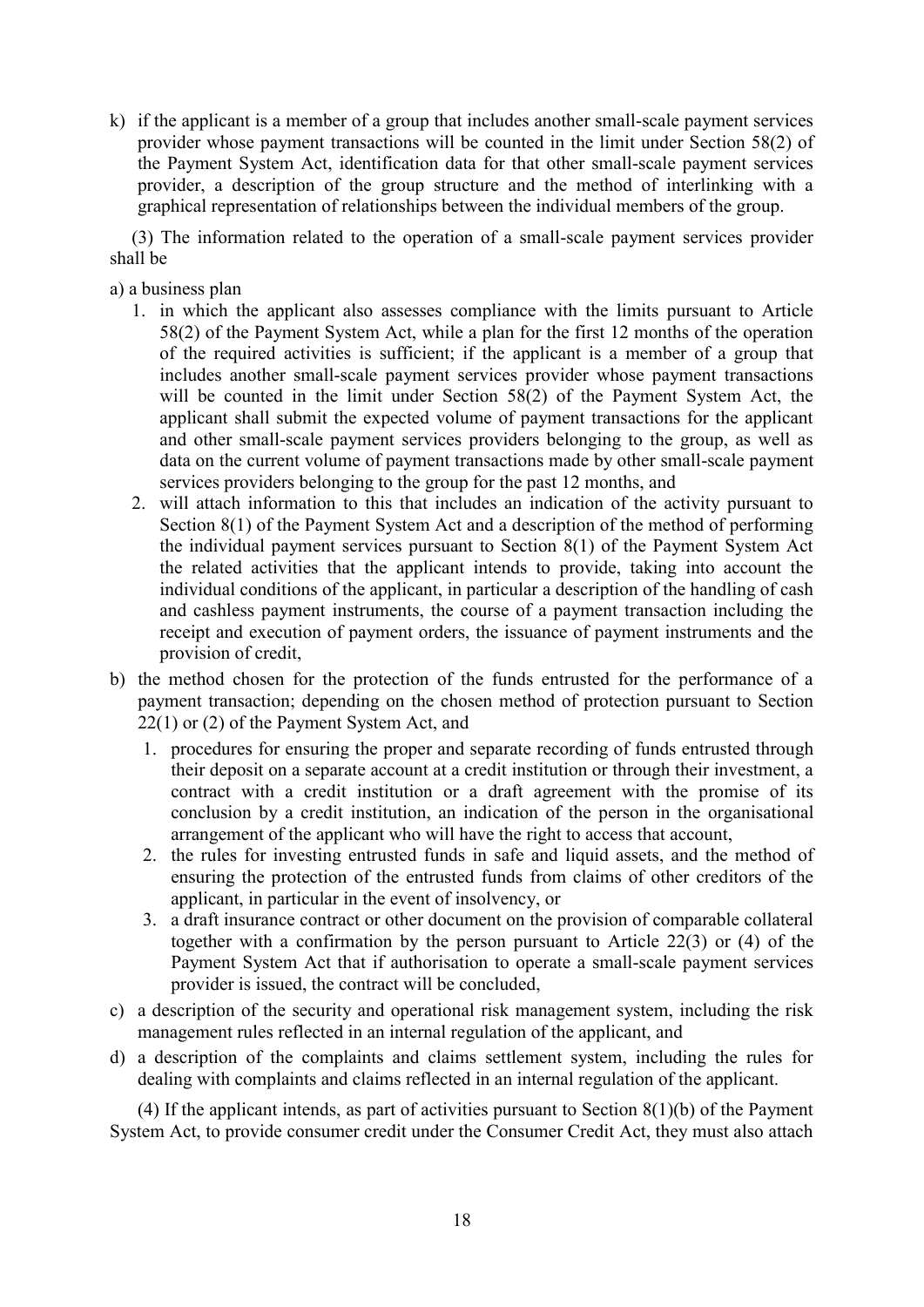documents about the amount of initial capital $<sup>1</sup>$  and documents demonstrating the origin of the</sup> applicant's financial resources.

### Article 12

## **Details of a notification of a change in information indicated in an application to grant authorisation to operate a small-scale payment services provider** (Re Article 61(2) of the Payment System Act)

The details of a notification of a change in information given in an application to operate a small-scale payment services provider means a specification of the information that will be changed, supplemented depending on the nature of the change with updated information pursuant to Article 11(2) to (4), which are impacted by the change.

### Article 13

# **Details of an application to expand the scope of payment services of a small-scale payment services provider**

(Re Article 64 of the Payment System Act)

The details of an application by a small-scale payment services provider to expand the scope of payment services means an indication of the activity that is the subject of the application, supplemented with updated information pursuant to Article 11(3) and (4), which are impacted by the change in the scope of activity.

## Article 14

## **Details of an application to operate a small-scale electronic money issuer** (Re Article 101(3) of the Payment System Act)

(1) The details of an application to operate a small-scale electronic money issuer shall include information about the applicant, information related to the performance of the required activity, and the documents that contain this information.

(2) Information about the applicant means

- a) the founding legal acts,
- b) an extract from the Commercial Register or other similar register of entrepreneurs, not over 3 months old,
- c) the actual registered office, if different from the applicant's registered office,
- d) a statement by the applicant that there is no evidence of any obstacle to the pursuit of the trade under the legislation governing the conduct of trade license business,
- e) a certificate of integrity issued by a foreign State,
- f) a list of managers, and for each such person
	- 1. identification data,

<u>.</u>

- 2. data necessary to acquire an extract from the Criminal Register, and
- 3. a certificate of integrity issued by a foreign State,
- g) a list of persons with a qualifying holding in the applicant and a graphical illustration of the relations between these persons,
- h) for each person with a qualifying holding indicated in the list pursuant to letter  $(g)$

<sup>&</sup>lt;sup>1)</sup> Article 3(1)(k) of Act No 257/2016, on consumer credit.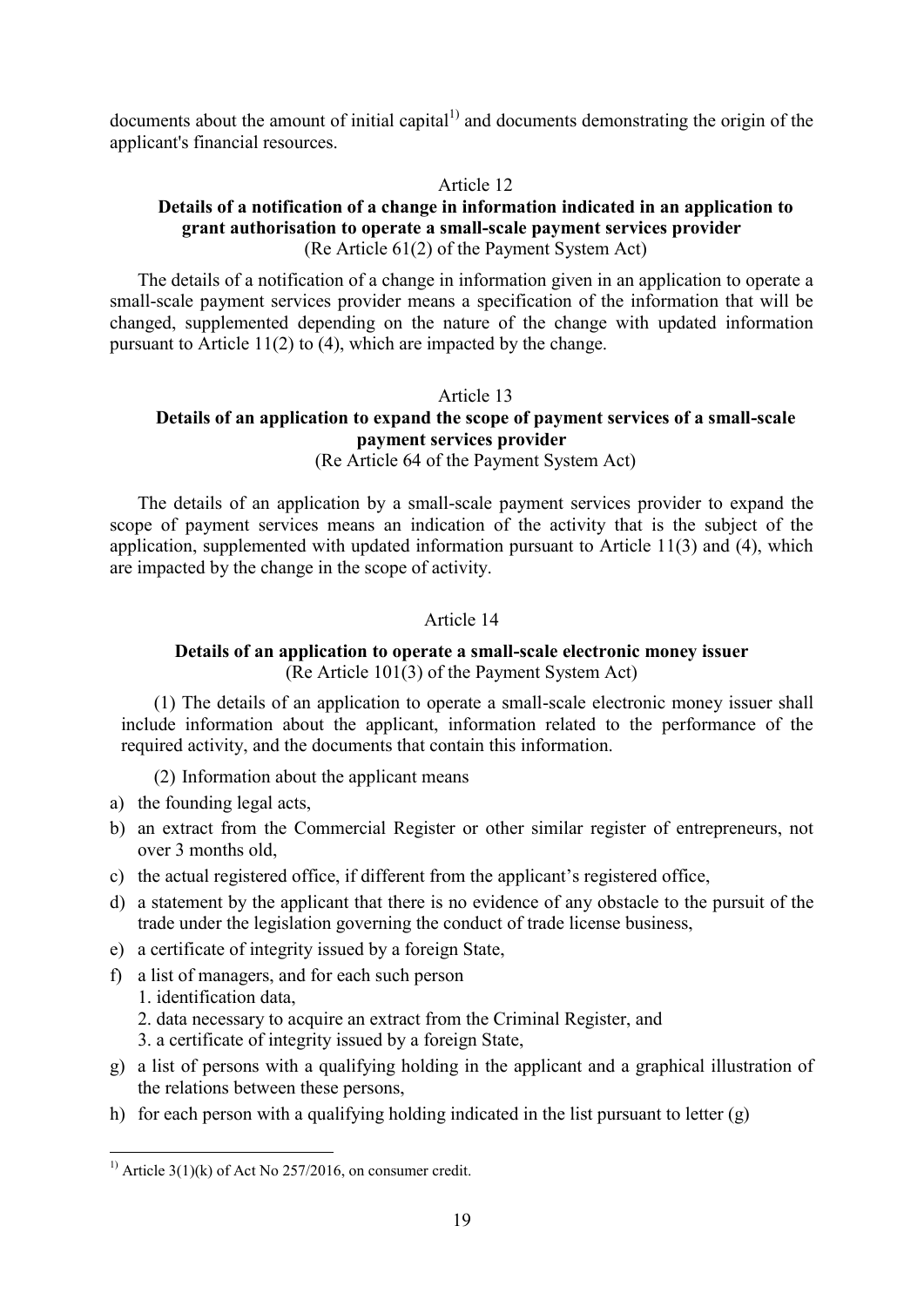- 1. identification data,
- 2. data necessary to acquire an extract from the Criminal Register, if a natural person,
- 3. an extract from the Commercial Register or other similar register of entrepreneurs, not over 3 months old,
- 4. a certificate of integrity issued by a foreign State, and
- 5. information about the share in the registered capital or voting rights, expressed as a percentage and the absolute value, or an indication and description of another form of exercise of significant influence over the applicant's management, and
- i) if the applicant is a member of a group that includes another small-scale electronic money issuer whose payment transactions will be counted in the limit under Section 99(3) of the Payment System Act, identification data for that other small-scale electronic money issuer, a description of the group structure and the method of interlinking with a graphical representation of relationships between the individual members of the group.

 (3) The information related to the operation of a small-scale electronic money issuer shall be

- a) a business plan,
	- 1. in which the applicant also assesses compliance with the limits pursuant to Article 99(2) of the Payment System Act, potentially pursuant to Article 99(3) of the Payment System Act, while a plan for the first 12 months of the operation of the required activities is sufficient; if the applicant is a member of a group that includes another small-scale electronic money issuer whose payment transactions will be counted in the limit under Section 99(3) of the Payment System Act, the applicant shall submit the expected volume of payment transactions for the applicant and other small-scale electronic money issuers, as well as data on the current volume of payment transactions made by other small-scale electronic money issuers belonging to the group for the past 12 months, and
	- 2. will attach information to this whose content is an indication of the activity pursuant to Section 67(1) of the Payment System Act and a description of the method of performing the individual payment services pursuant to Section 67(1) of the Payment System Act and the related activities that the applicant intends to provide, taking into account the individual conditions of the applicant, in particular a description of the issuing and keeping of the electronic money and the performance of payment transactions with it, including their exchange, the handling of cash and non-cash means of payment, the course of a payment transaction including the receipt and execution of payment orders, the issuance of means of payment and the provision of credit,
- b) the chosen method of protection of funds pursuant to Article 80(1) or (2) of the Payment System Act in the case of funds against the receipt of which electronic money is to be issued, or which have been entrusted for the performance of a payment transaction not related to electronic money; depending on the method of protection chosen, also
	- 1. procedures for ensuring the proper and separate recording of funds entrusted through their deposit on a separate account at a credit institution or through their investment, a contract with a credit institution or a draft agreement with the promise of its conclusion by a credit institution, an indication of the person in the organisational arrangement of the applicant who will have the right to access that account,
	- 2. the rules for investing entrusted funds in safe and liquid assets, and the method of ensuring the protection of the entrusted funds from claims of other creditors of the applicant, in particular in the event of insolvency, or
	- 3. a draft insurance contract or other document on the provision of comparable collateral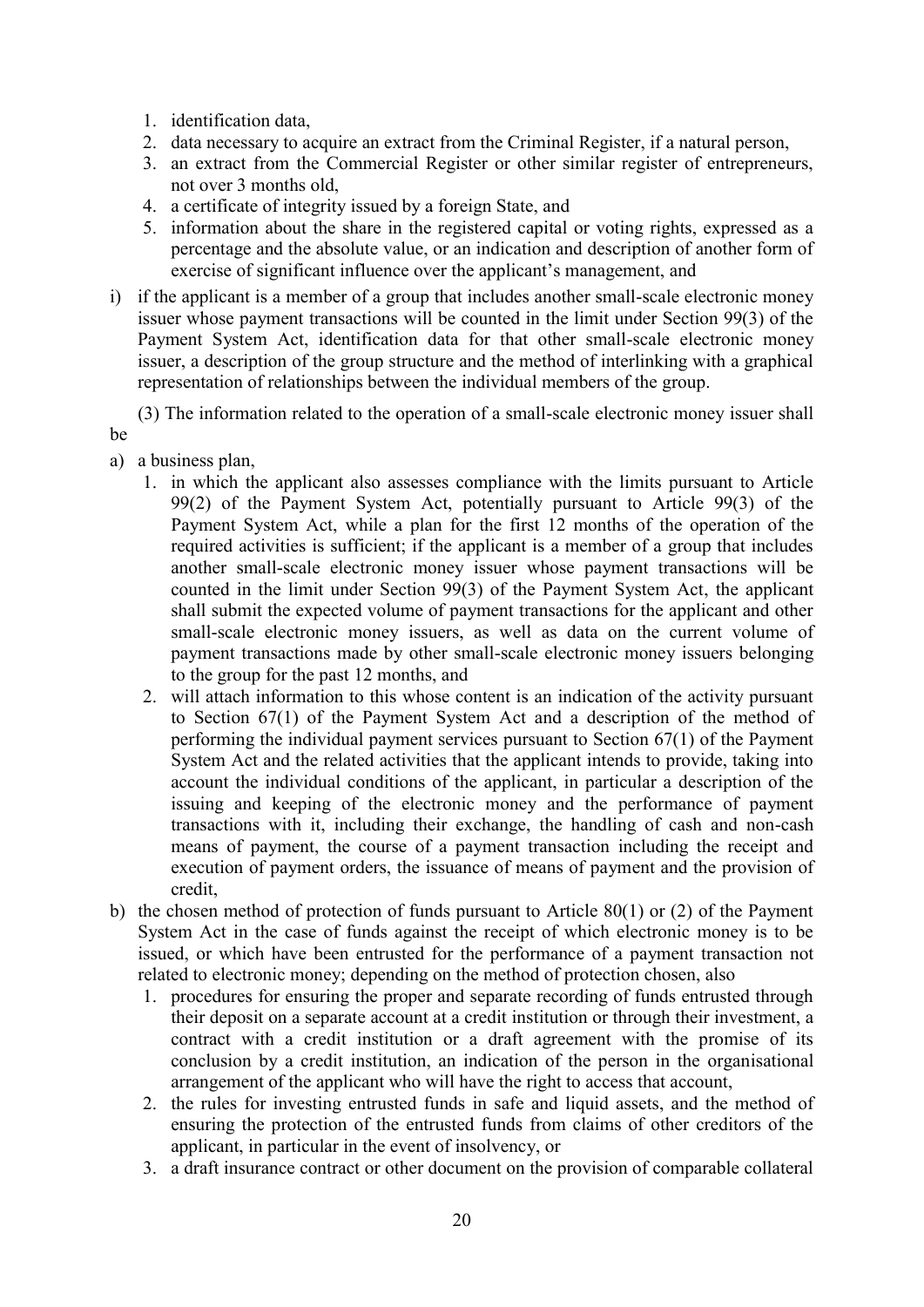together with a confirmation of the person pursuant to Article 80(3) or (4) of the Payment System Act that if authorisation to operate a small-scale electronic money issuer is issued, the contract will be concluded,

- c) a description of the security and operational risk management system, including the risk management rules reflected in an internal regulation of the applicant, and
- d) a description of the complaints and claims settlement system, including the rules for dealing with complaints and claims reflected in an internal regulation of the applicant.

(4) If the applicant intends, as part of activities pursuant to Section  $67(1)(d)$  of the Payment System Act, to provide consumer credit under the Consumer Credit Act, they must also attach documents about the amount of initial capital $^{1)}$  and documents demonstrating the origin of the applicant's financial resources.

# Article 15 **Details of a notification of a change in information indicated in an application to operate a small-scale electronic money issuer**

(Re Article 102(2) of the Payment System Act)

 The details of a notification of a change in information given in an application to operate a small-scale electronic money issuer means a specification of the information that will be changed, supplemented depending on the nature of the change with updated information pursuant to Article 14(2) to (4), which are impacted by the change.

### Article 16

# **Details of an application to expand the scope of payment services of a small-scale electronic money issuer**

## (Re Article 105 of the Payment System Act)

 The details of an application to expand the scope of payment services that do not relate to electronic money means an indication of the activity that is the subject of the application for expansion, supplemented with updated information pursuant to Article 14(3) and (4), which are impacted by the change in the scope of activity.

### Article 17

### **The details of a notification of an intention to acquire or increase a qualifying holding in a payment institution or an electronic money institution, or to control it**  (Re Article 18(6) and Article 76(6) of the Payment System Act)

(1) The details of a notification of an intention of a person or persons acting in concert to acquire or increase a qualifying holding in a payment institution or an electronic money institution or to control it (the "acquirer") shall be

- a) identification data about the person regarding whom the qualifying holding is to be acquired or increased, or that should be controlled,
- b) an indication of the existing, newly acquired and resulting interest in the registered capital or voting rights expressed as a percentage and absolute value,
- c) a strategic plan,
- d) documents for verification of trustworthiness of the acquirer,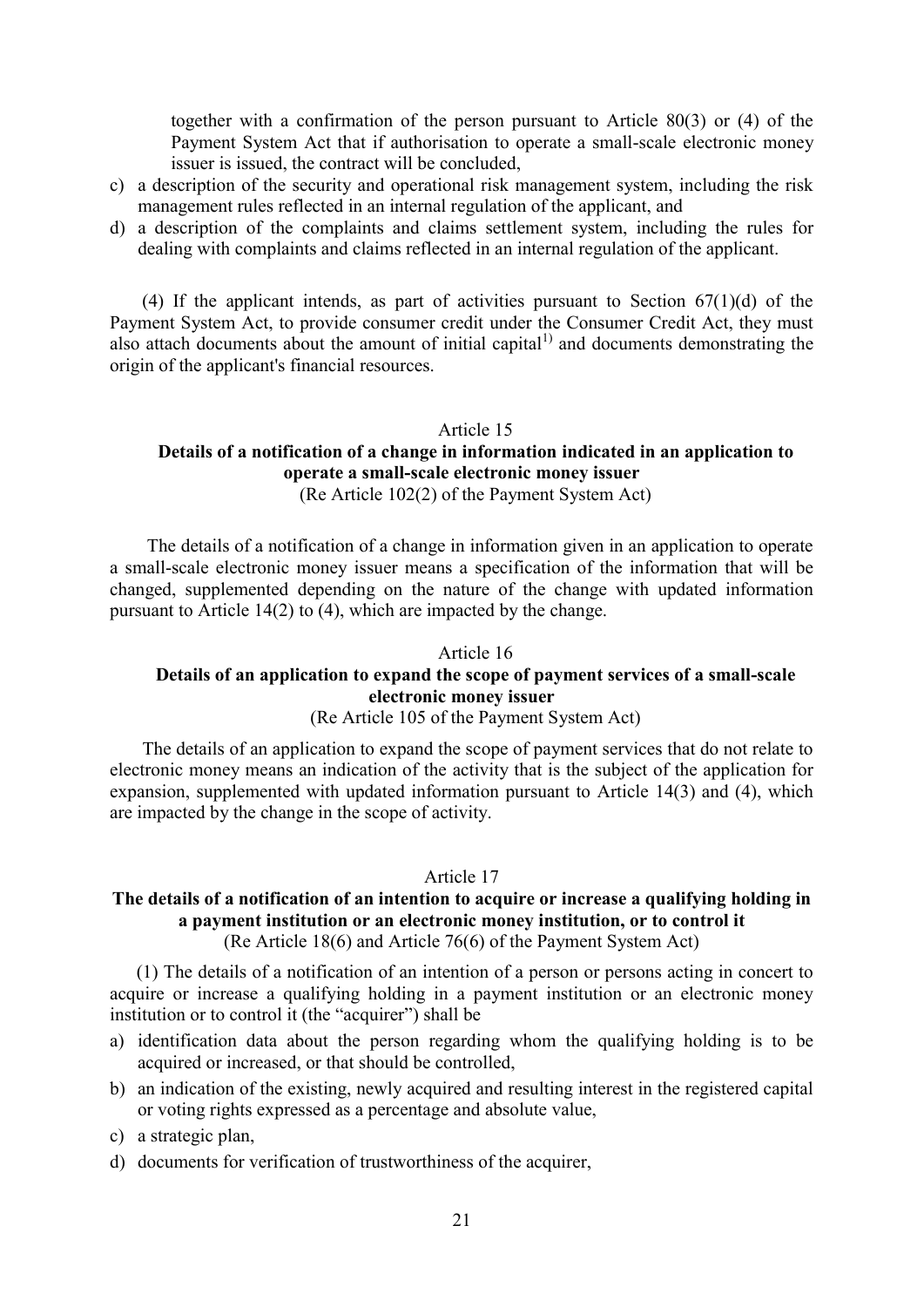- e) an extract from the Commercial Register or other similar register of entrepreneurs, not over 3 months old, if the acquirer is a legal person or natural person engaged in business,
- f) the financial statements of the acquirer and other documents demonstrating the origin of the financial resources from which the acquisition or increase in the qualifying holding should be paid,
- g) a document associated with the acquisition of a qualifying holding by the acquirer,
- h) information about the financial and staffing relationships of the acquirer and persons close to them to the payment institution's or electronic money institution's management and the legal person that controls the payment institution or electronic money institution,
- i) information about the financial and staffing links of the acquirer and other legal person, which contains an overview
	- 1. of the legal persons the acquirer manages or controls, for each legal person the identification data and the amount of the interest, or a description of another form of exercise of significant influence over the management of that legal person, and
	- 2. functions in the elected bodies and functions to which the acquirer has been named or otherwise appointed in other legal persons for the last 10 years, for each such legal person the identification data about the person, indicating the function performed by the acquirer and the period of office in this legal person,
- j) a list of persons who, acting in concert, have, will acquire, or will increase a qualifying holding in the payment institution or electronic money institution, or that control it, with graphically illustrated relations between such persons and for each such person
	- 1. identification data,
	- 2. data on the amount of the interest in the payment institution or electronic money institution for the individual persons acting in concert and the total for these persons,
	- 3. a description of the facts based on which concerted action takes place,
- k) a list of the managers of the acquirer, if the acquirer is a legal person, and for each such person
	- 1. identification data,
	- 2. a description of the function performed,
	- 3. documents for verification of trustworthiness,
	- 4. an overview of the currently performed functions in elected bodies and the functions to which the manager was named or otherwise appointed, in other legal persons, for each such legal person identification data and an indication of the function performed, and
	- 5. information about the financial and staffing relationships of the acquirer and persons close to them to the management of the payment institution or electronic money institution and the legal person that controls the payment institution or electronic money institution,
- l) data on persons with close links that make up a group of which the payment institution or electronic money institution should become part after the acquisition or increase in the qualifying holding by the acquirer; if a person with a close link is a person with registered office in a State that is not a Member State, also an analysis of whether the legislation of that State and the method of its application, including the enforceability of the law, prevents effective supervision over the payment institution or electronic money institution,
- m) a supervisory body supervising regulated entities in the State of domicile of the acquirer, if this is a person that is a regulated institution with its registered office in a State other than the Czech Republic,
- n) general information on the regulatory system in the State of domicile of the acquirer that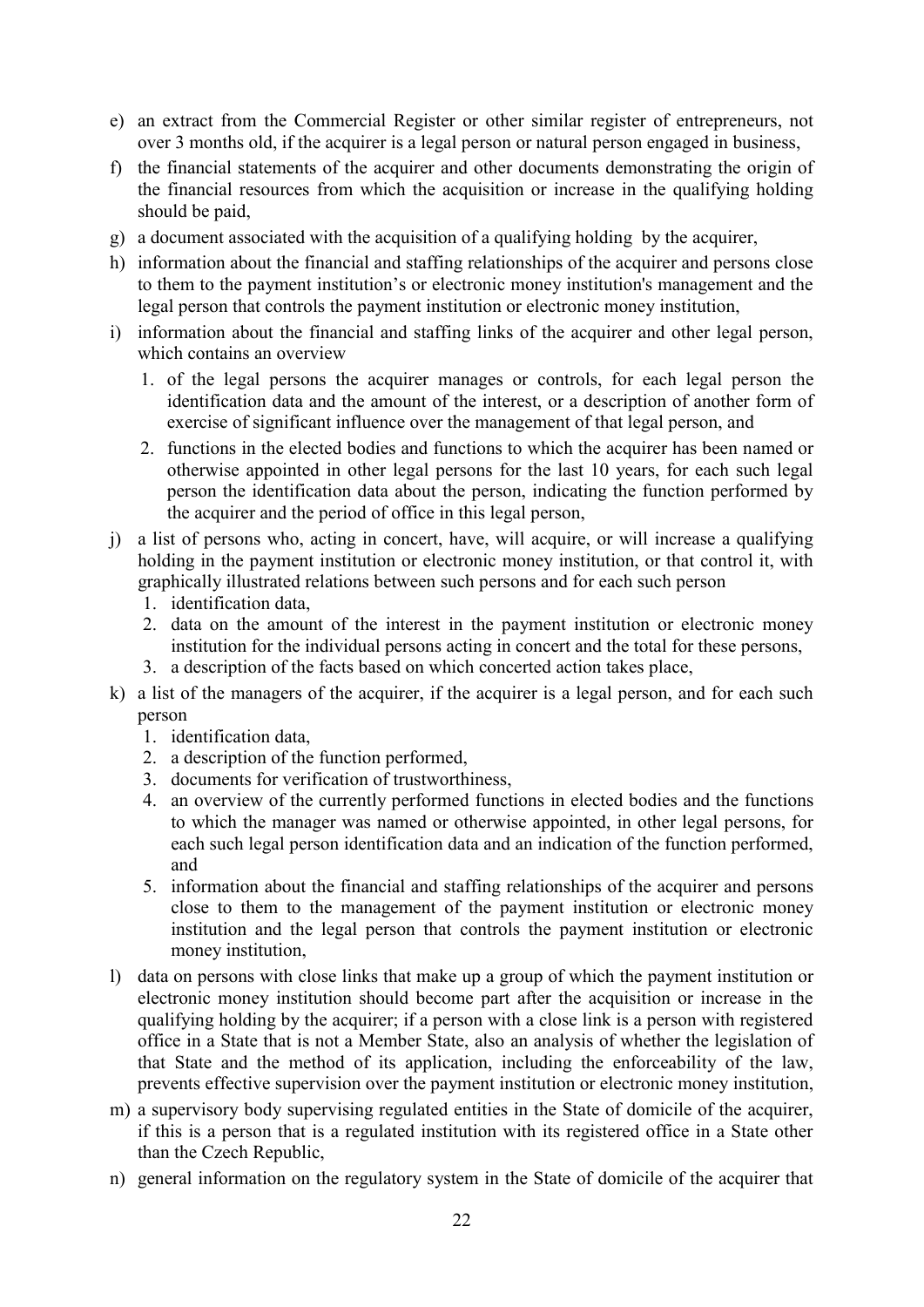applies to it, and information about the scope to which the system of the State of domicile of the acquirer - in terms of the prevention of the legalisation of proceeds from crime and the financing of terrorism - is in line with Financial Action Task Force (FATF) recommendations if the acquirer is a regulated institution with registered office in a State that is not a Member State,

- o) a description of the structure of the consolidated group of which the payment institution or electronic money institution will be part after the acquisition of a qualifying holding or control, indicating the persons within the group that will be subject to the supervision on a consolidated basis, and
- p) a description of the fact based on which the domestic payment institution or electronic money institution is controlled, if such control is to take place, and a document demonstrating the origin of the funds that should be used to purchase the interest of a shareholder that is not a controlling person,

(2) If the acquirer is a legal person with registered office in another Member State, and is a regulated institution, and if this person is subject to supervision by a body supervising regulated institutions, the acquirer, instead of the data and documents referred to in paragraph  $(1)(d)(h)(i)(k)$  and  $(n)$ , may provide confirmation by that supervisory authority that it is a person subject to its supervision whose trustworthiness it has examined, and that it has no current evidence of any lack of trustworthiness.

(3) If, in connection with the acquisition or increase of a qualifying holding in a payment institution or an electronic money institution, or its control, a change to the management of the payment institution or an electronic money institution occurs, the notification shall also include

- a) identification data of the person proposed to the management, indicating the function to be performed,
- b) information as to whether there will be a change in the number of persons with management functions or the replacement of an existing person with a management function; in the event of a change in the number of persons with management functions, information as to whether and to what scope the proposed change is associated with a change in powers and responsibilities; in the event of the replacement of an existing person with a management function, then also an indication of the person with a management function being replaced,
- c) the updated organisational structure, if it is changed in relation to a change in the number of managers or a change in powers and responsibilities, and
- d) for the proposed manager
	- 1. documents for verification of trustworthiness,
	- 2. an overview of the functions in the elected bodies and the functions to which the manager has been named or otherwise appointed in other legal persons for the last 10 years, for each legal person identification data, designation of the function performed in another legal person, the period of performance of this function in another legal person and an indication of whether they intend to perform the said function in another legal person concurrently with the performance of the function of manager of the applicant, and
	- 3. a concise description of the function of the manager in the organisational structure of the payment institution or electronic money institution from the point of view of the delegated powers and responsibilities.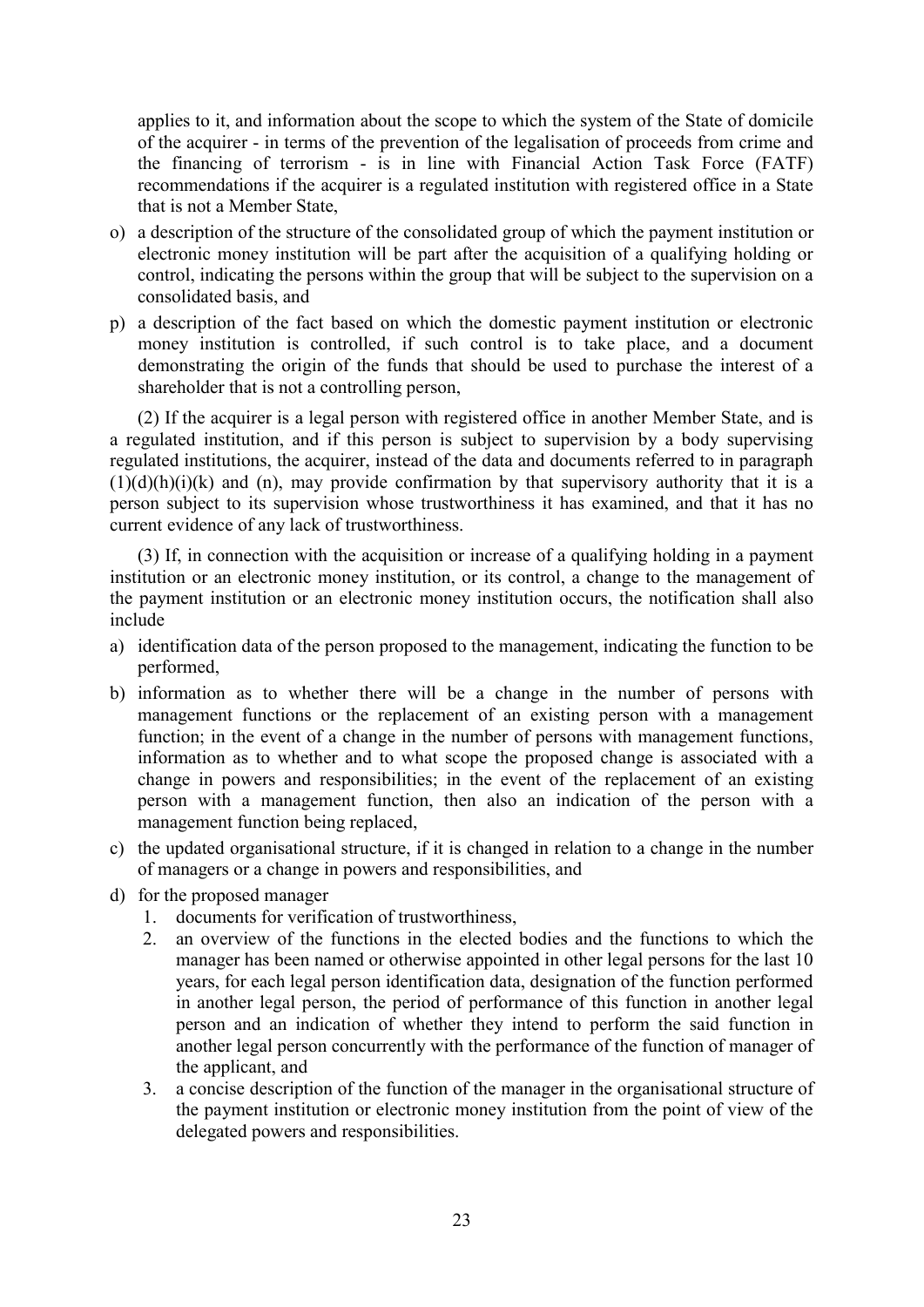### Article 18

### **The details of a notification of an intention to forfeit or reduce a qualifying holding in a payment institution or an electronic money institution, or an intention to cease controlling such institution**

(Re Article 18(6) and Article 76(6) of the Payment System Act)

The details of a notification of an intention to forfeit or reduce a qualifying holding in a payment institution or an electronic money institution, or an intention to cease controlling such institution shall be

- a) identification data about the person regarding whom the qualifying holding is to be forfeit or reduced, or that should no longer be controlled,
- b) an indication of the existing and resulting interest in the registered capital or voting rights expressed as a percentage and absolute value,
- c) details of the person to whom the interest is to be transferred, if this information is known, and
- d) the date on which the forfeit or reduction of a qualifying holding is to take place or on which it will cease to control a payment institution or electronic money institution, if that information is known at the time of the notification.

## Article 19

## **Details of a notification of an authorised representative of a payment institution or electronic money institution and notification of a change in data indicated in the notification of an authorised representative**

(Re Article 27(4), Article 28(3) and Article 86(4) and Article 87(3) of the Payment System Act)

(1) The details of a notification of an authorised representative of a payment institution or electronic money institution shall be

- a) the identification data of the authorised representative and for each manager of the authorised representative,
- b) the payment services to be provided by the authorised representative for a payment institution or an electronic money institution, and
- c) a declaration by the payment institution or an electronic money institution that
	- 1. the internal control mechanisms of the authorised representative are appropriate from the perspective of compliance with the obligations related to measures aimed at preventing the legalisation of proceeds from crime and the financing of terrorism, and
	- 2. the authorised representative, if a natural person, and the manager of the authorised representative under point (a) are persons who are trustworthy, professionally competent and have sufficient experience with regard to the sound and prudent provision of payment services.

(2) Details of a notification of a change in data indicated in the notification of an authorised representative of a payment institution or electronic money institution shall be

a) a specification of the change in the data about the authorised representative containing the existing data entered in the relevant list kept by the Czech National Bank and the data that should be entered in the list, unless the data should be deleted without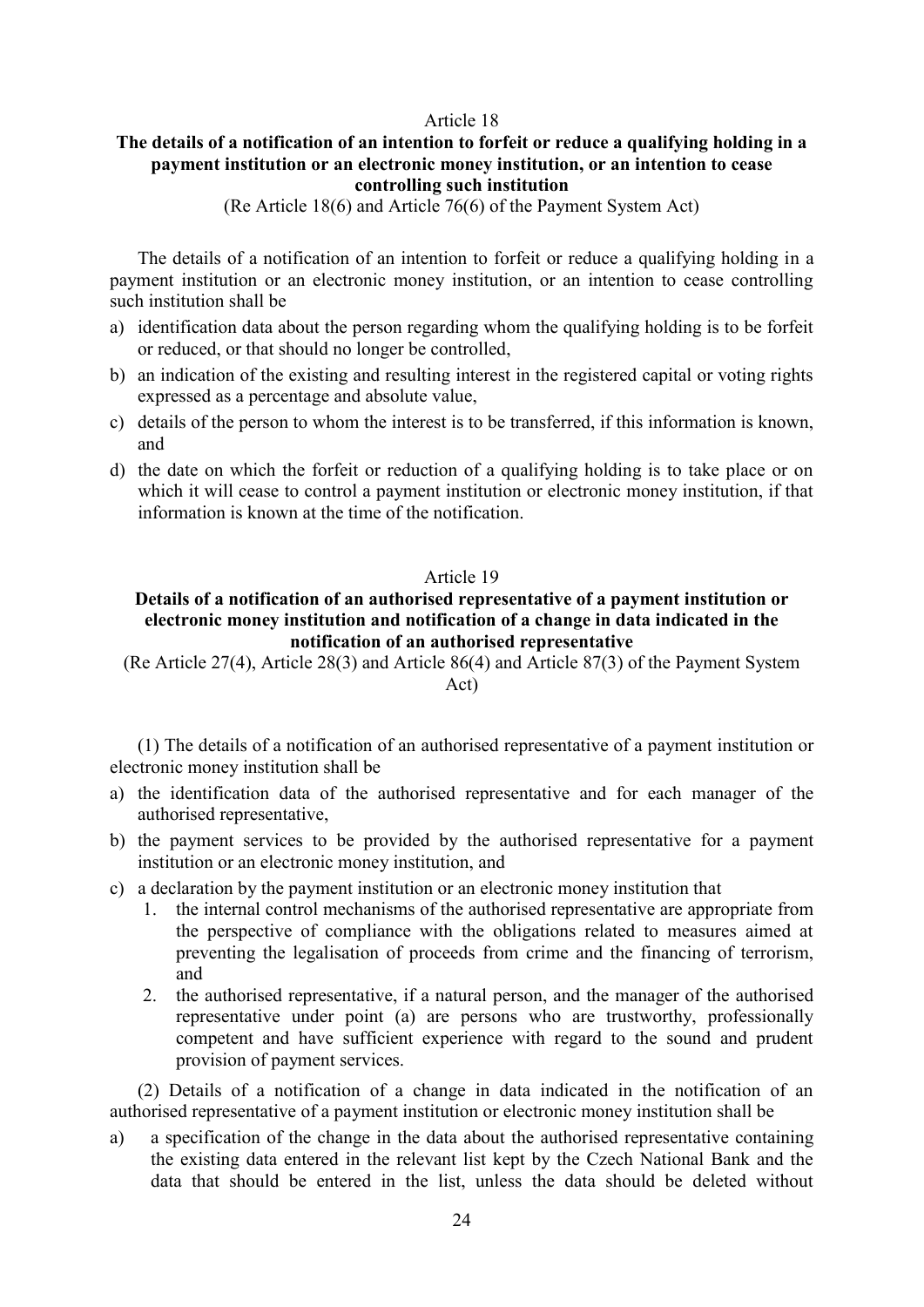replacement, and

b) the change in the scope of the activities that the authorised representative is to provide for the notifier, if there is to be a change in the scope of activities.

### Article 20

### **Details of a notification of a payment institution or electronic money institution regarding the intention to entrust to another person the performance of some operating activities**

### (Re Article 29(4) and Article 88(4) of the Payment System Act)

The details of a notification of a payment institution or electronic money institution regarding the intention to entrust to another person the performance of some operating activities relating to the provision of payment services or the issuing and electronic money shall be

- a) the decision to entrust the performance of certain operating activities to such another person,
- b) identification data for the person to be entrusted with the performance of certain operating activities,
- c) a description of the operating activities whose performance is to be entrusted to another person, or the scope of such operating activities; if the performance of significant operating activities is to be entrusted, also the expected impacts on the functioning of the management and control system, the possibility of performing supervision, and the responsibility of the persons conducting the business management of the payment institution or electronic money institution,
- d) a draft model contract between the payment institution or electronic money institution and the person to be entrusted with the performance of the arranged activities,
- e) a description of the modified concept of the management and control system incorporating changes related to entrusting the performance of operating activities to another person and a description of the control exercised over such person,
- f) a description of the changes in the organisational arrangements of the payment institution or electronic money institution related to the staffing, technical and organisational performance of activities following the entrusting of the performance of operating activities to another person, and
- g) the section in the organisational structure of the payment institution or electronic money institution and the functional classification of the person directly responsible for the management and control of the entrusted performance of operating activities to such other person.

## Article 21

### **Details of applications and notifications related to the performance of the activity in the host Member State**

(Re Article 33(5), Article 34(2), Article 38(2), Article 51(4), Article 52(2), Article 55(2), Article 92(5), Article 93(2) and Article 96(2) of the Payment System Act)

(1) Details of an application or notification of a payment institution, electronic money institution, or payment account information administrator for the provision of payment services in a host Member State shall be

a) the method of provision of the payment services in the host Member State, depending on